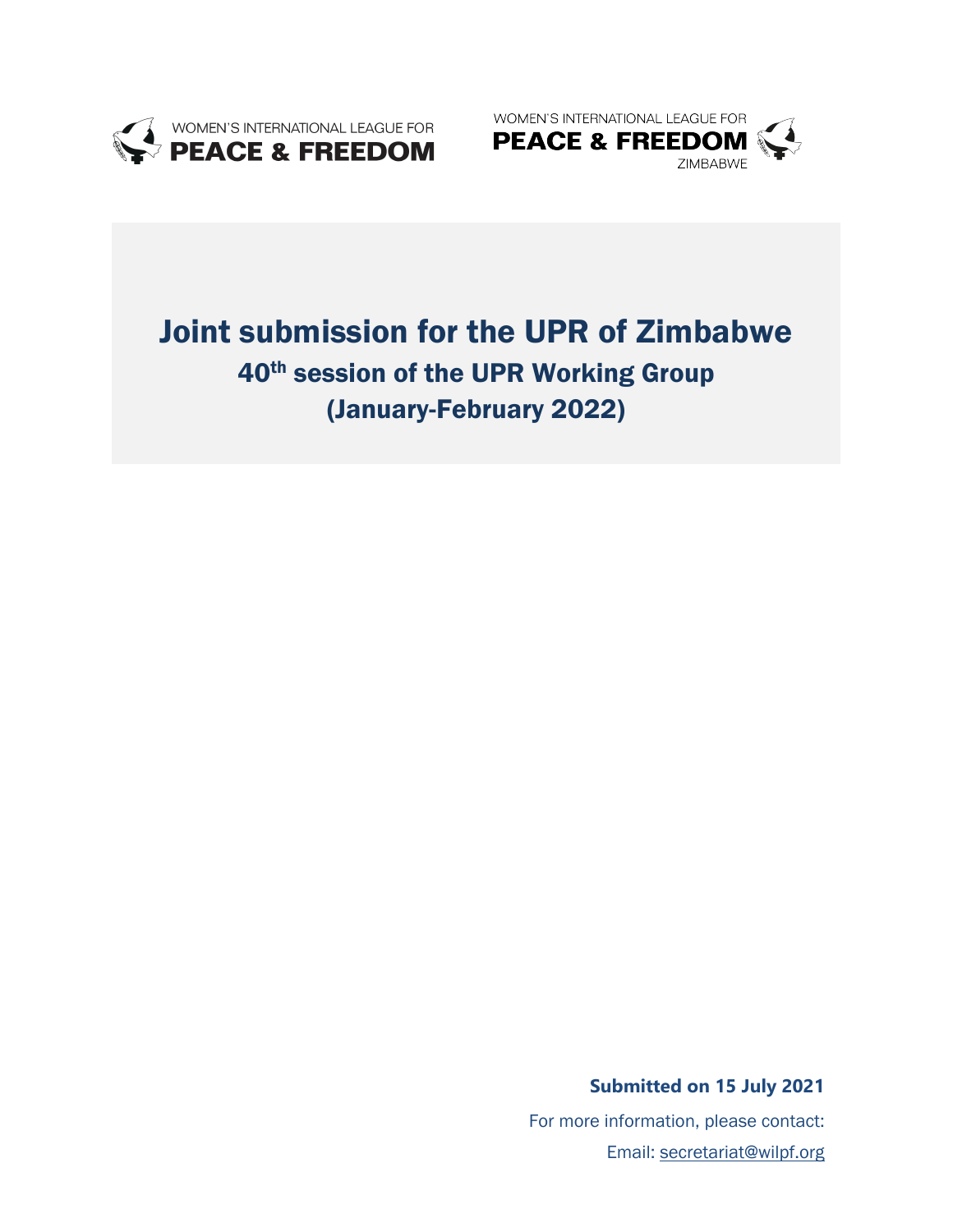### About the submitting organisations

**WILPF Zimbabwe:** The Zimbabwe national section of the Women'<sup>s</sup> International League for Peace and Freedom (WILPF Zimbabwe) was established in October 2017. It has focused on the implementation of the Women, Peace and Security Agenda through advocacy and awareness raising initiatives. WILPF Zimbabwe works towards the promotion of women'<sup>s</sup> empowerment through capacity building with grassroots women, entrepreneurship and technical support.

**Women'<sup>s</sup> International League for Peace and Freedom** (WILPF) was founded in 1915, and since then it has united women around the globe to work for peace by non-violent means and by promoting political, economic, and social justice for all. WILPF addresses the root causes of war and violence through <sup>a</sup> feminist lens and constantly challenges systems of oppression, militarism, patriarchy, and neoliberalism.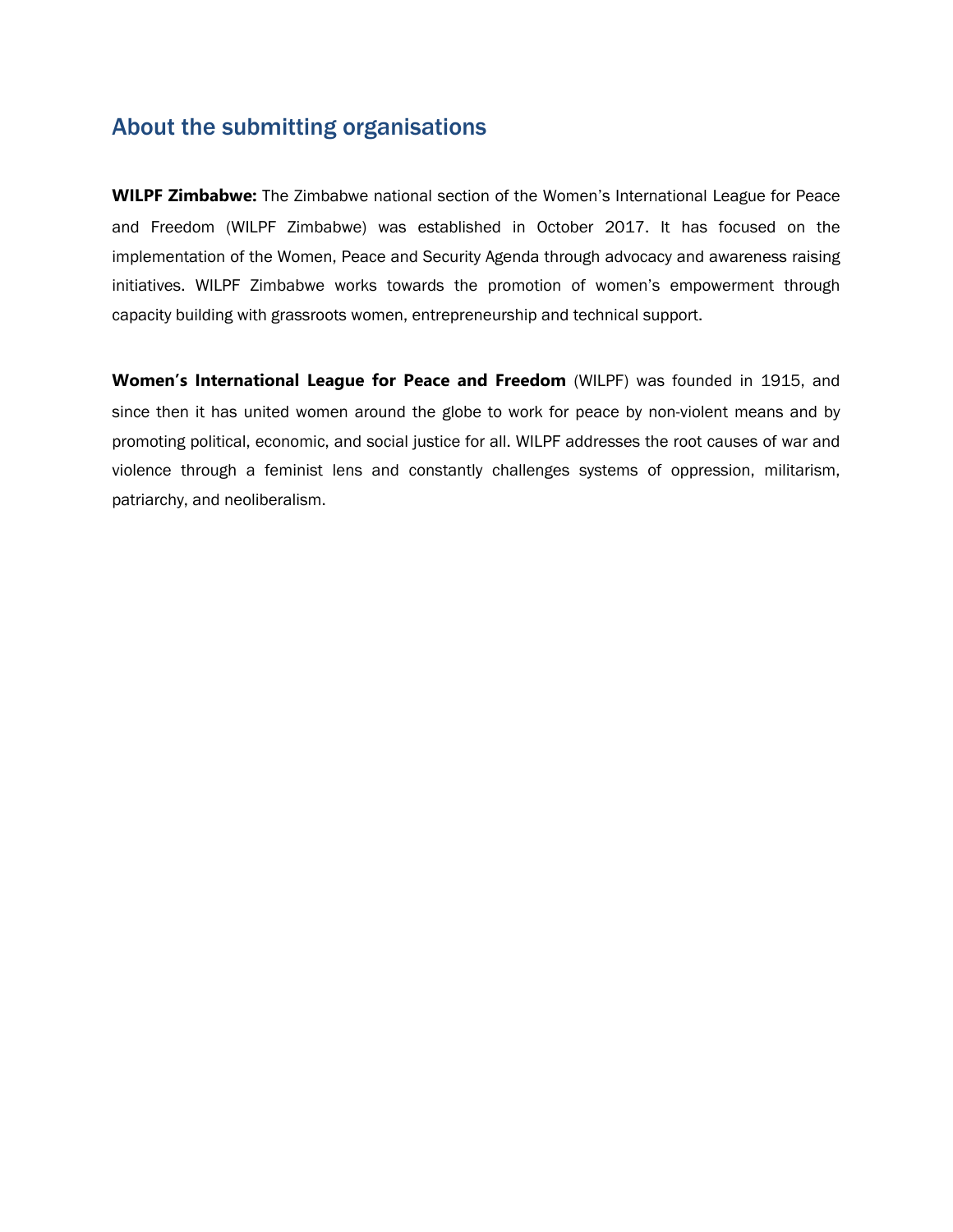#### **Contents**

| Ⅱ.    |  |  |
|-------|--|--|
|       |  |  |
| III.  |  |  |
|       |  |  |
|       |  |  |
| IV.   |  |  |
|       |  |  |
|       |  |  |
|       |  |  |
| V.    |  |  |
|       |  |  |
| VI.   |  |  |
|       |  |  |
| VII.  |  |  |
|       |  |  |
| VIII. |  |  |
|       |  |  |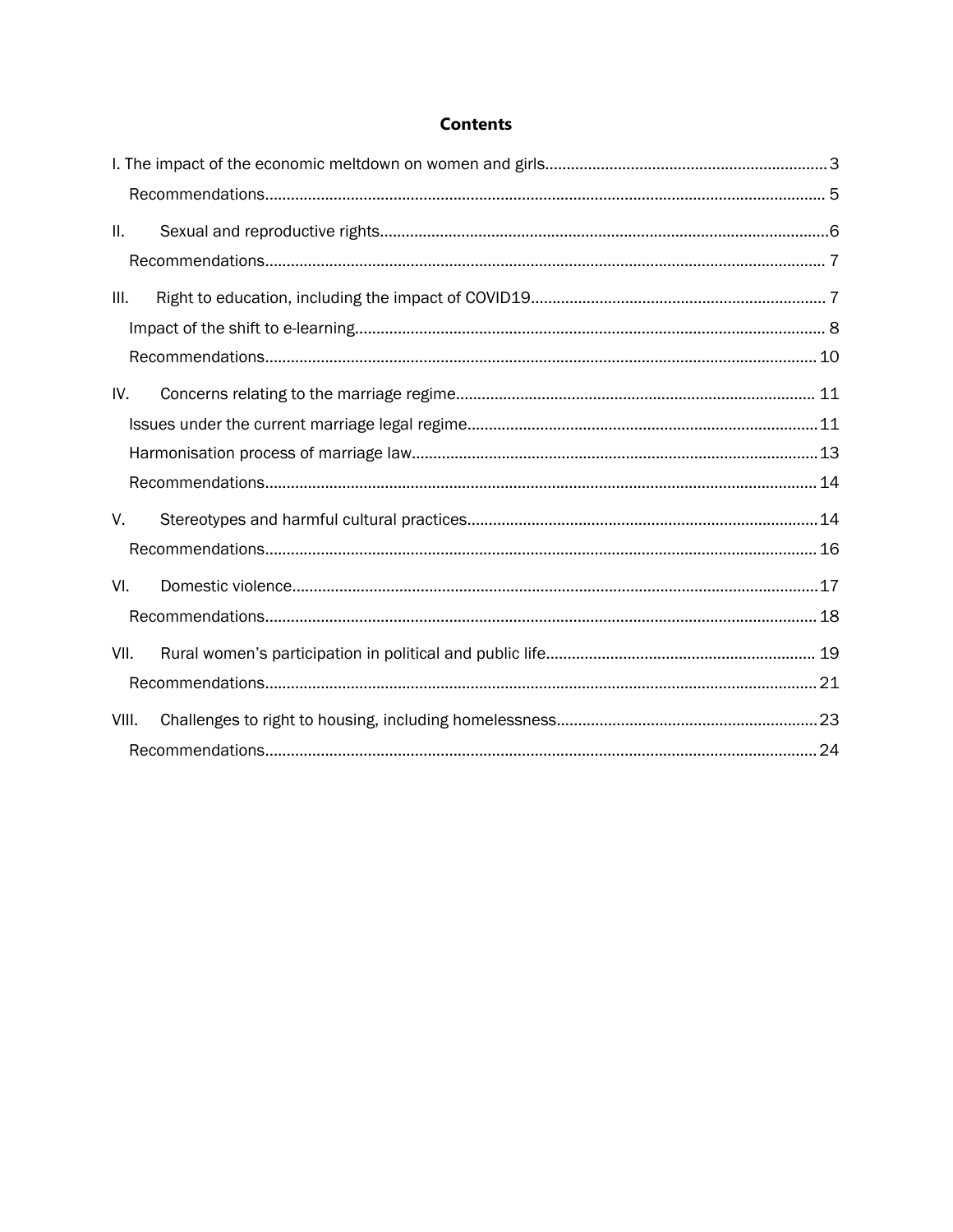### <span id="page-3-0"></span>I. The impact of the economic meltdown on women and girls

Zimbabwe has been facing an economic crisis for over <sup>a</sup> decade and the situation has been exacerbated by the COVID-19 pandemic. Before the pandemic, the economy was already in recession. COVID-19 has exacerbated food insecurity, which was already severe due to droughts and economic crisis.

According to the World Bank, the pandemic and its impacts disrupted livelihoods, especially in urban areas, and added 1,3 million more people living in poverty. Estimates suggest that the number of people living in extreme poverty reached 7.9 million in 2020, amounting to almost 49% of the population. $^{\rm 1}$  The situation is worsened by the triple-digit inflation. $^{\rm 2}$  The delivery of public services has been affected. For example, tap water runs only once a week.<sup>3</sup>

Zimbabwe was not eligible for the IMF'<sup>s</sup> Rapid Credit Facility intended to support countries to fight COVID-19 because of unpaid arrears to multilateral development institutions.<sup>4</sup> IFIs will not resume lending until debt arrears are cleared. This means that Zimbabwe relies largely on non-concessional<sup>5</sup> and, thus, more expensive, domestic resource mobilisation and borrowing from China. Zimbabwe'<sup>s</sup> rising debt distress crowds out investments and spending in social infrastructure and services.

As <sup>a</sup> result of the economic crisis, goods and services are scarce. Hikes in prices of basic commodities have not been matched with an increase in salary levels. Furthermore, there is an imbalance between the currency in which wages are paid  $-$  the ZWL  $-$  and the prices of goods and

2 Even though the inflation slowed down to 322% in February 2021 from its peak 838% in July 2020, it remains <sup>a</sup> triple-digit inflation. For more information, see [www.worldbank.org/en/country/zimbabwe/overview](http://www.worldbank.org/en/country/zimbabwe/overview) <sup>3</sup> For example, Michael Chideme, the spokesperson for the Clean City of Harare, reported saying that Zimbabwe'<sup>s</sup> capital is failing to get adequate foreign currency needed to import USD 3 million dollars' worth of

<sup>1</sup> <https://www.worldbank.org/en/country/zimbabwe/overview>

water treatment chemicals every month. For more information, see: *Zimbabwe Struggles to provide clean water during pandemic*, Columbus Mavhunga, [https://www.voanews.com/africa/zimbabwe-struggles-provide](https://www.voanews.com/africa/zimbabwe-struggles-provide-clean-water-during-pandemic)[clean-water-during-pandemic](https://www.voanews.com/africa/zimbabwe-struggles-provide-clean-water-during-pandemic).

<sup>4</sup> *Zimbabwe: IMF hammers country already on its knees, Baffour Ankomah,*

https://newafricanmagazine.com/23308/

<sup>5</sup> Non-concessional loans are provided at, or near to, market terms, while concessional loans (e.g. IMF loans) are provided at terms that better than market loans e.g. they have better interest rates and grace periods.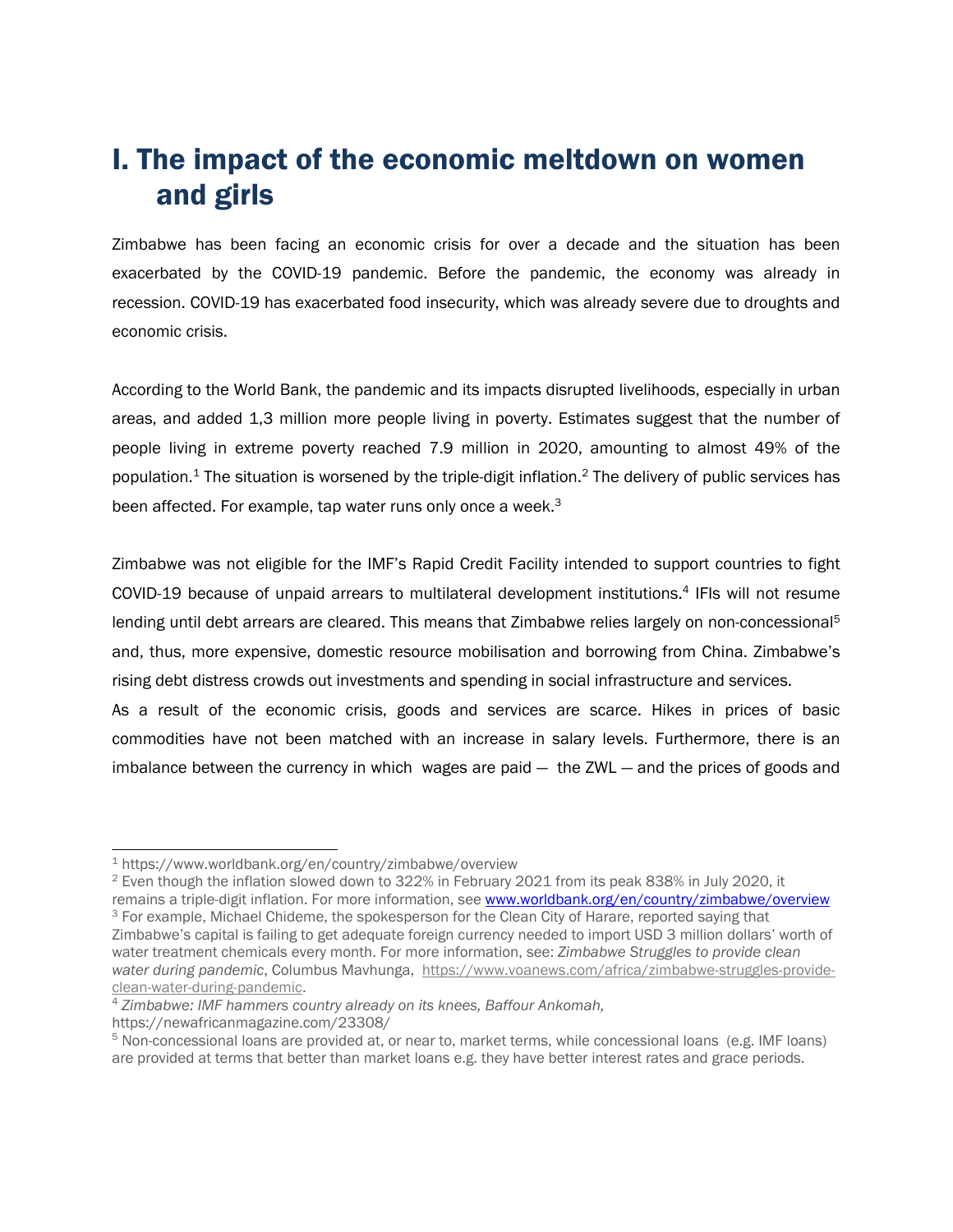services which are indexed to the USD. $^6$  This further adds to poverty.<sup>7</sup> Many civil servants, such as teachers, are forced to take on additional work in the informal economy to make ends meet.

COVID19 and the general economic crisis have hit women and girls hard. Women are overrepresented in the informal economy and agriculture, among those living in poverty and those that hold low-paying jobs in the formal economy. Women in the formal economy have been affected by cuts in wages or the loss of jobs.

Rural women and women in the informal economy, who are dependent on land for livelihood and food production,<sup>8</sup> suffered from loss of income during the lockdown because they could not sell their products on local markets, which were closed because authorities wanted to decongest the cities. Moreover, while the markets were closed, most of the vendors' stalls were destroyed<sup>9</sup> because the authorities said the local stalls were overcrowded and they wanted to rebuild them. Once rebuilt, the stalls had to be reallocated; several women lost their permanent stalls as there were fewer stalls than previously.<sup>10</sup> Since April 2020, authorities have also waged a crackdown on informal street vendors and this has made it even harder for them to earn a living.<sup>11</sup> Informal street vending is the

<sup>7</sup>Zimbabwe Increases Civil Servants' Salaries With Lowest Paid Set to Earn ZWL11,300 Per Month, Gibbs Dube, <https://www.voazimbabwe.com/a/teacher-civil-servants-zimbabwe-salary-increases/5621380.html> 8 86% of women in Zimbabwe depend on land for livelihood and food production for their families. See FAO National gender profile of agriculture and rural livelihoods, <https://www.fao.org/3/i6997e/i6997e.pdf> 9 See, for example, the ZCIEA (Zimbabwe) *Press Statement On The Destruction Of Vendors' Stalls during COVID-19 Lockdown* "Zimbabwe Chamber of Informal Economy Associations (ZCIEA) is deeply saddened by the horrible, inhuman and ruthless destruction of vendors' stalls in Kwekwe, Mbare, Machipisa and other areas by the local authorities. As an organization that works with and represents informal economy workers across 42 territories in Zimbabwe, ZCIEA sees this action as <sup>a</sup> silent form of harassment and torture of innocent citizens on informal economy trading for survival." Full statement available in the PDF file at: [https://www.wiego.org/resources/zciea-zimbabwe-press-statement-destruction-vendors-stalls-during-covid-19](https://www.wiego.org/resources/zciea-zimbabwe-press-statement-destruction-vendors-stalls-during-covid-19-lockdown) [lockdown](https://www.wiego.org/resources/zciea-zimbabwe-press-statement-destruction-vendors-stalls-during-covid-19-lockdown). See also , *African street vendors feel the squeeze under strict Covid-19 measures* [https://www.rfi.fr/en/africa/20200408-african-street-vendors-feel-the-squeeze-under-strict-covid-19-](https://www.rfi.fr/en/africa/20200408-african-street-vendors-feel-the-squeeze-under-strict-covid-19-measures-food-traders-markets-coronavirus-lockdown)

<sup>6</sup> *Hopeless situation for civil servants,* Tatira Zwinoira, The Zimbabwe independent,

<https://www.theindependent.co.zw/2020/12/11/hopeless-situation-for-civil-servants/>

[measures-food-traders-markets-coronavirus-lockdown](https://www.rfi.fr/en/africa/20200408-african-street-vendors-feel-the-squeeze-under-strict-covid-19-measures-food-traders-markets-coronavirus-lockdown).

<sup>10</sup> *Zimbabwe'<sup>s</sup> informal economy demands recognition amid devastating Covid-19 response,* Africa Business, [https://african.business/2020/09/economy/zimbabwes-informal-economy-demands-recognition-amid](https://african.business/2020/09/economy/zimbabwes-informal-economy-demands-recognition-amid-devastating-covid-19-response/)[devastating-covid-19-response/](https://african.business/2020/09/economy/zimbabwes-informal-economy-demands-recognition-amid-devastating-covid-19-response/)

<sup>11</sup> *Zimbabwe'<sup>s</sup> informal economy demands recognition amid devastating Covid-19 response, Zimbabwe street vendors reel under virus curbs*

<https://www.news24.com/news24/africa/news/zimbabwe-street-vendors-reel-under-virus-curbs-20210426>, *Zimbabwean street vendors defy coronavirus rules*

<https://www.dw.com/en/zimbabwean-street-vendors-defy-coronavirus-rules/av-57353616>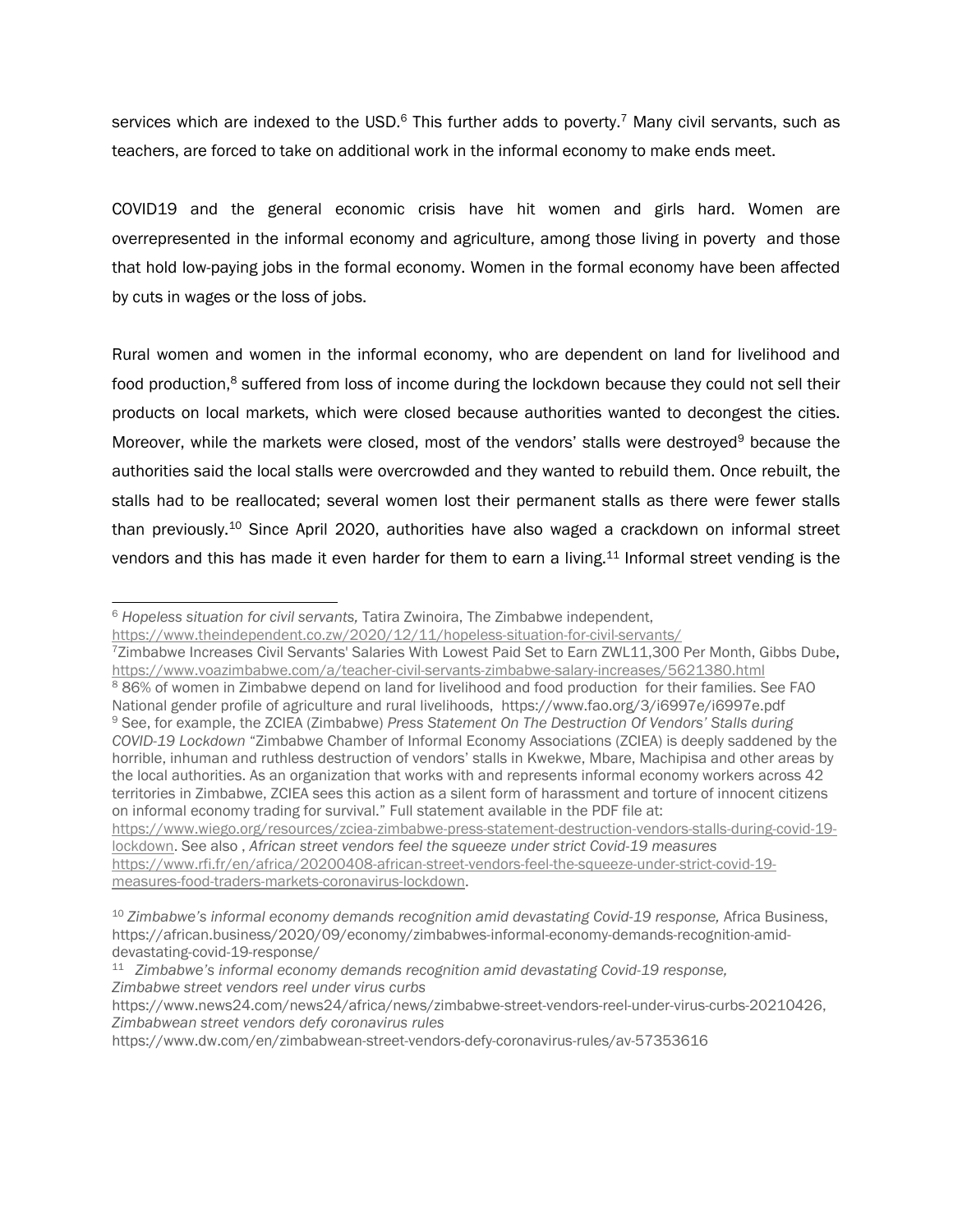<span id="page-5-0"></span>way of living for most people in the country, as they are living from hand to mouth and cannot afford to be in the formal channels.

In addition, the closure of borders due to COVID-19 restrictions has mainly affected women and especially households headed by women. Many women are dependent on travelling abroad for their livelihoods as they travel abroad to buy commodities for resale. <sup>12</sup>

Women had already been overburdened by the tax on all mobile money and electronic financial transactions within Zimbabwe (i.e. the Intermediated Money Transfer Tax) introduced in 2018, since they are overrepresented in the informal economy, among those living in poverty and among those with low-paid jobs. Given the severe cash shortages in the country, people are already struggling with the use of electronic money to pay for all their basic commodities on <sup>a</sup> daily basis. For them to have 2% deducted on each of all electronic transactions over USD10 is overstretching, especially for women.<sup>13</sup>

Moreover, women and girls are facing increased care burdens with additional time needed for caring for children out of school and family members who cannot get access to healthcare due to hospital closures. Increased financial instability, rising food prices and confinement are leading to increased household tensions and rising numbers of cases of gender-based violence.

### Recommendations

- In planning and designing fiscal policies to overcome the economic crisis, the government must ensure that such policies do not adversely affect women and girls as well as groups in marginalised situations and that attention is put on the needs of those in the most vulnerable situations, including by ensuring adequate financing, scaling up of social protection programmes and implementing gender-responsive tax policies;
- Ensure that economic incentives and social safety nets are gender-responsive and that they empower every woman and girl;

 $^{12}$  For example, countries such as South Africa, Mozambique, the UAE and China. For example, buying commodities became impossible when the border with South Africa was closed on 26 March 2020. <sup>13</sup> *Women bear the brunt as Zimbabwe hits hard times again*, [https://dailynews.co.zw/women-bear-the-brunt](https://dailynews.co.zw/women-bear-the-brunt-as-zim-hits-hard-times-again/)[as-zim-hits-hard-times-again/](https://dailynews.co.zw/women-bear-the-brunt-as-zim-hits-hard-times-again/) ; *The new monetary policy has dire implications on gender and women'<sup>s</sup> rights in Zimbabwe* [https://www.wcoz.org/2018/10/30/the-new-monetary-policy-has-dire-implications-on-gender](https://www.wcoz.org/2018/10/30/the-new-monetary-policy-has-dire-implications-on-gender-and-womens-rights-in-zimbabwe/)[and-womens-rights-in-zimbabwe/](https://www.wcoz.org/2018/10/30/the-new-monetary-policy-has-dire-implications-on-gender-and-womens-rights-in-zimbabwe/)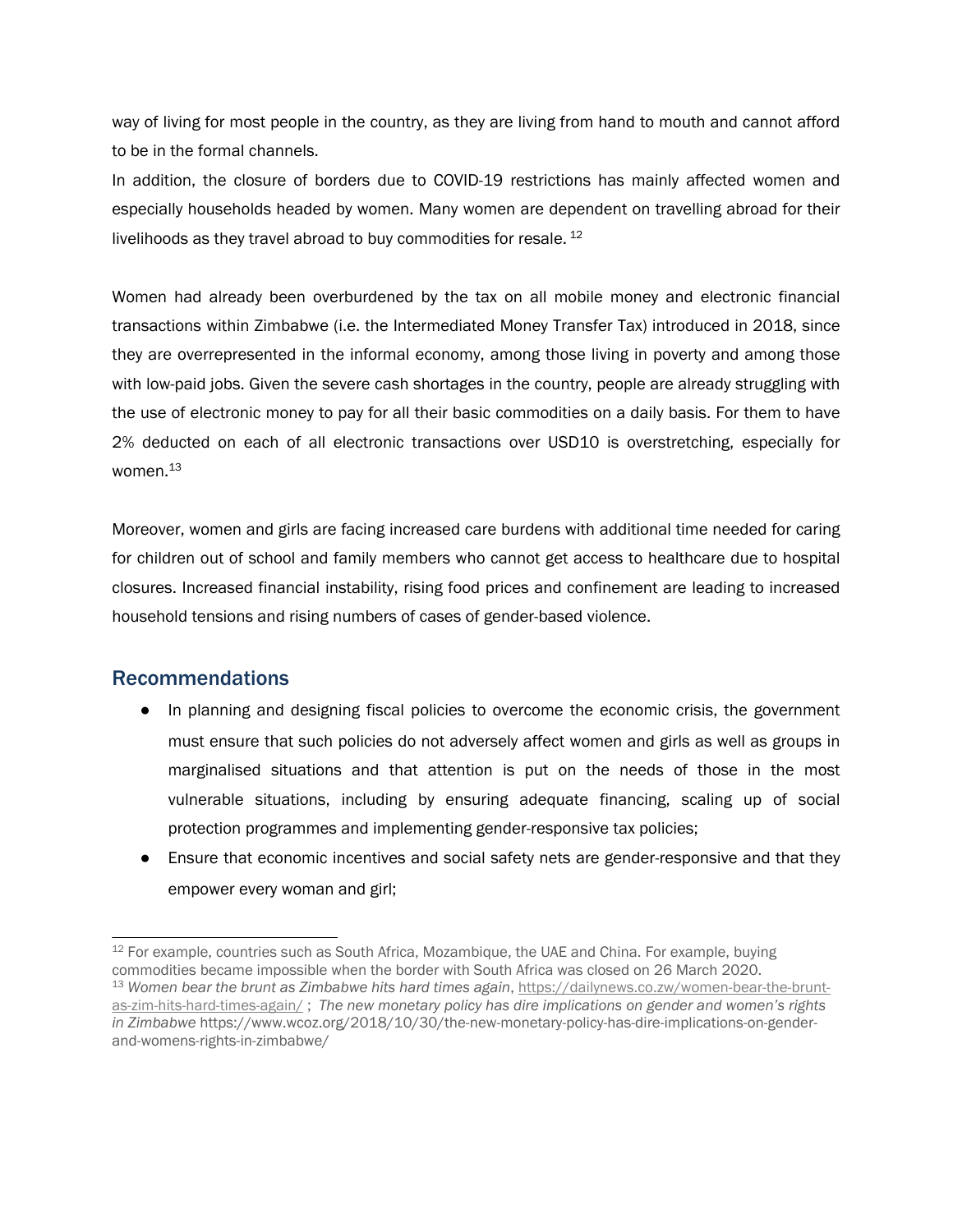- <span id="page-6-0"></span>● Introduce <sup>a</sup> minimum wage in line with the cost of living and align the salaries of government workers with the cost of living;
- Ensure women'<sup>s</sup> participation in paid labour through the provision of functional, accessible and affordable public services, such as childcare, education and healthcare;
- Decriminalise informal street vending, and ensure and protect the dignity and wellbeing of people working in the informal economy by including them in further planning of COVID-19 responses;
- Use the recommendations provided by the ILO in its policy brief "COVID-19 crisis and the informal economy"<sup>14</sup> in measures taken to address the consequences of the pandemic on the informal economy.

## II. Sexual and reproductive rights

During the lockdown, there was <sup>a</sup> spike in unwanted pregnancies due to increased barriers in accessing sexual and reproductive health services e.g. due to restrictions on movement, closures of health clinics and hospitals and increased financial pressures. These challenges continue. Contraceptives have been very much inaccessible from public hospital and they need to be bought from pharmacies. Birth control pills can now be found in private pharmacies at 1 USD per packet, an amount that is too high for many at a time of high unemployment.<sup>15</sup> Restrictions on movement have also made it extremely difficult to reach hospitals as it is harder to move from one place to another. Sanitary pads are a luxury for most women, as the majority are living below the poverty line. <sup>16</sup> Not being able to afford sanitary pads also affects girls' ability to attend school during menstruation. Increases in basic commodity prices during the pandemic worsened the situation. As inflation is galloping and prices are going beyond the reach of many women and girls, they are now having to compromise their sexual and reproductive rights.

<sup>14</sup> [https://labordoc.ilo.org/discovery/fulldisplay/alma995073792602676/41ILO\\_INST:41ILO\\_V2](https://labordoc.ilo.org/discovery/fulldisplay/alma995073792602676/41ILO_INST:41ILO_V2)

<sup>&</sup>lt;sup>15</sup> For example, Mucha Shumba, an official of the Zimbabwe Family Planning Council in Mberengwa, is reported as indicating that "Fighting unwanted pregnancies has become difficult for many people here as prices of birth control pills go beyond reach." See *Unwanted pregnancies*, Jeffrey Moyo,

<https://www.dandc.eu/en/article/zimbabwe-faces-spike-unwanted-pregnancies-due-shortage-contraceptives>  $^{16}$  For example, Buhle Mhlanga, a gender activist, is reported as saying that women from the countryside use cow dung as improvised sanitary napkins during the menstrual period. For information, see LIoyd Mbiba , *Zimbabwe: Cost of sanitary pads rising beyond reach of many*, [https://genderlinks.org.za/news/cost-of](https://genderlinks.org.za/news/cost-of-sanitary-pads-escalating-beyond-reach-of-many/)[sanitary-pads-escalating-beyond-reach-of-many/](https://genderlinks.org.za/news/cost-of-sanitary-pads-escalating-beyond-reach-of-many/)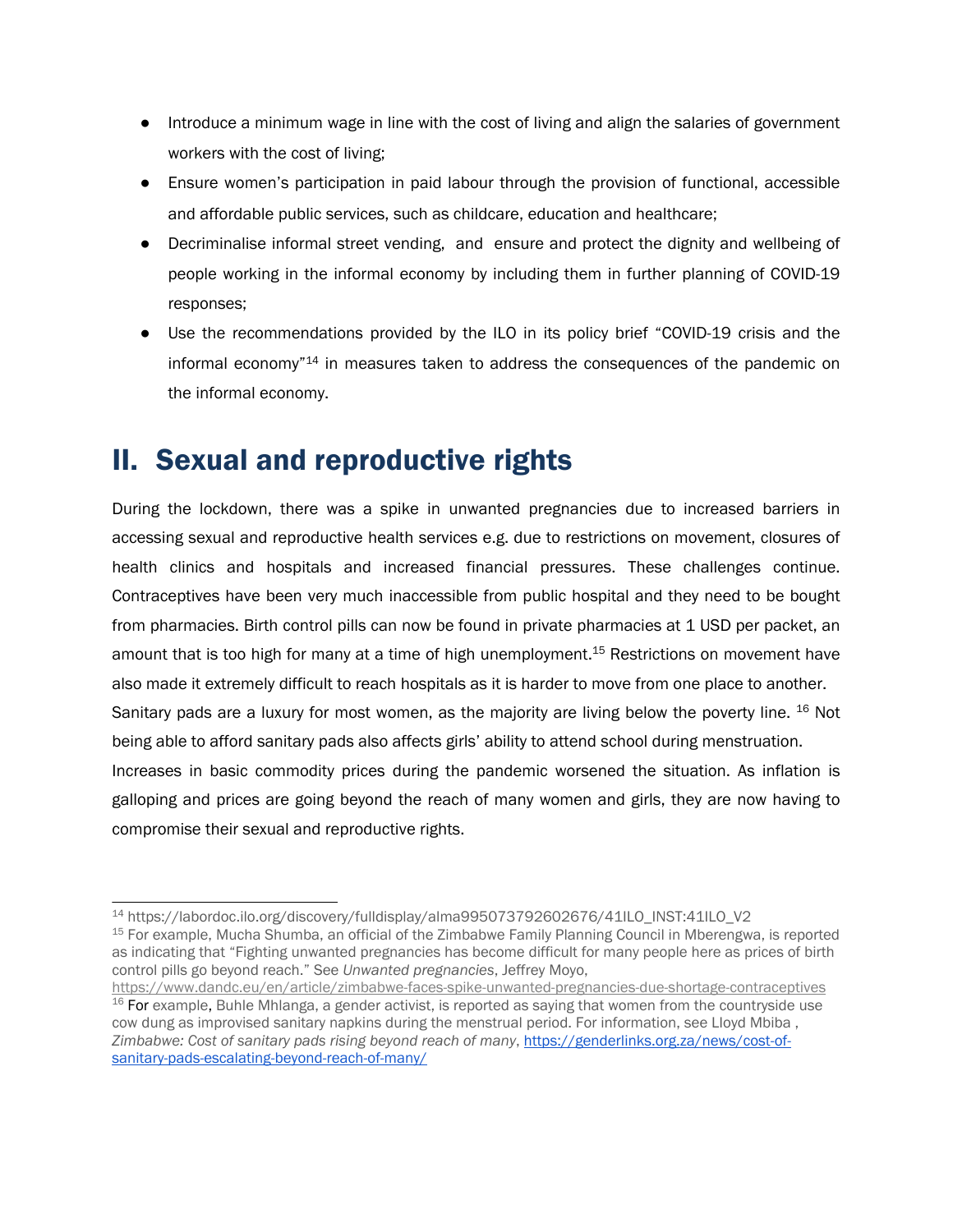### <span id="page-7-0"></span>Recommendations

- Recognize that accessible sexual and reproductive health services are essential and ensure universal and safe access at all times to these services, including free contraception and comprehensive sexuality education at school and in the community;
- Allocate increased budgetary resources to public healthcare system to make it more accessible and affordable to everyone without discrimination, including in rural and remote areas.

## III. Right to education, including the impact of COVID19

The 2013 Constitution, such as Sections 20, 27, 75, 81 and 83, enshrines the right to education, including with regard to free and compulsory basic education, to adult education and further education, and to rights of persons with disabilities. <sup>17</sup>. The Constitution also enshrined the right to

b. higher and tertiary education.

- Section 75 (1) "Every citizen and permanent resident of Zimbabwe has <sup>a</sup> right to--
- a. <sup>a</sup> basic State-funded education, including adult basic education; and
- b. further education, which the State, through reasonable legislative and
- other measures, must make progressively available and accessible."
- 81. Rights of children
- "1. Every child, that is to say every boy and girl under the age of eighteen years, has the right—(…) f. to education, health care services, nutrition and shelter; (…)

<sup>&</sup>lt;sup>17</sup> Section 20. Youths "1. The State and all institutions and agencies of government at every level must take reasonable measures, including affirmative action programmes, to ensure that youths, that is to say people between the ages of fifteen and thirty-five years-- a. have access to appropriate education and training; (...) Section 27: "1. The State must take all practical measures to promote--

a. free and compulsory basic education for children; and

<sup>2.</sup> The State must take measures to ensure that girls are afforded the same opportunities as boys to obtain education at all levels."

Section 83 "The State must take appropriate measures, within the limits of the resources available to it, to ensure that persons with disabilities realise their full mental and physical potential, including measures (…) e.) to provide special facilities for their education; and f.) to provide State-funded education and training where they need it."

*Zimbabwe'<sup>s</sup> Constitution of 2013*, [https://www.constituteproject.org/constitution/Zimbabwe\\_2013.pdf](https://www.constituteproject.org/constitution/Zimbabwe_2013.pdf) (Last accessed on 15 July 2021).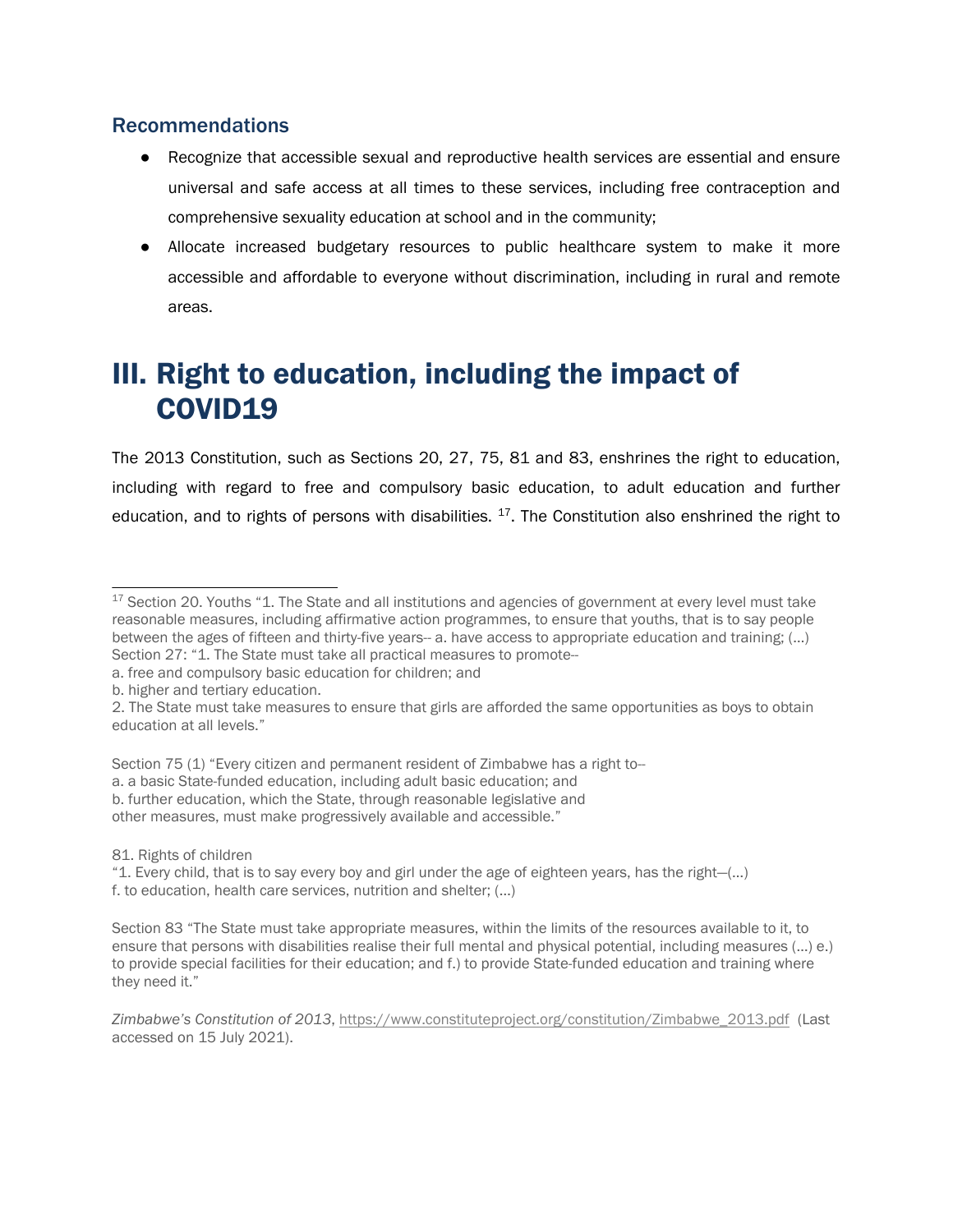#### <span id="page-8-0"></span>equality and non-discrimination.<sup>18</sup>

The introduction of tuition fees in 1992 had several negative consequences on the right to education, including also effectively barring easy access to education for students from poorer households. And with parents choosing to send boys to school rather than girls this, in turn, also contributed to an increase in child marriage.<sup>19</sup> Moreover, there have been serious challenges with many schools excluding learners for non-payment of fees and levies.

In March 2020, Zimbabwe amended the Education Act [*Chapter 25:04*], which among other things, reasserts the constitutional protection that students should not pay fees, or levies, from preschool up to Form 4 (i.e. the end of lower secondary education), states that no pupil shall be excluded from school for non-payment of school fees, prohibits the exclusion of pregnant girls from school in accordance with the Zimbabwean Constitution, and requires measures to support students with disabilities.<sup>20</sup> However, full access to education is still far from what is guaranteed by the law; payment of fees in public schools is still <sup>a</sup> reality and most families cannot afford those tuition fees; and if families have not paid the fees, the children cannot take lessons. Students are sent back home to get the money to pay the fees.

It is important to note that the increase in school fees is not matched by an increment in salary for teachers, whose unions have been calling on the government to improve their working conditions because their salary increases are below the current rate of soaring inflation.

#### Impact of the shift to e-learning

The pandemic compounded pre-existing challenges and obstacles. The country was digitalised overnight; e-learning became the main teaching and learning modality since the closure of schools.

 $^{18}$  . See, for example, Section 56 (2) "Women and men have the right to equal treatment, including the right to equal opportunities in political, economic, cultural and social spheres."

<sup>19</sup> See, for example, Shizha E., Kariwo M.T. (2011) *Neoliberalism and Policy Reversals in Education*. In: Shizha E., Kariwo M.T. (eds) Education and Development in

Zimbabwe. [https://link.springer.com/chapter/10.1007/978-94-6091-606-9\\_4](https://link.springer.com/chapter/10.1007/978-94-6091-606-9_4) and [https://www.girlsnotbrides.org/documents/507/PLAN\\_18\\_policy\\_brief\\_zimbabwe\\_final.pdf](https://www.girlsnotbrides.org/documents/507/PLAN_18_policy_brief_zimbabwe_final.pdf) 20 See,

[http://www.ilo.org/dyn/natlex/natlex4.detail?p\\_lang=fr&p\\_isn=109608&p\\_count=2&p\\_classification=09](http://www.ilo.org/dyn/natlex/natlex4.detail?p_lang=fr&p_isn=109608&p_count=2&p_classification=09); See also, for example, *Zimbabwe Removes Barriers to Education, New Law is Good News for Children'<sup>s</sup> Rights,* Human Rights Watch, <https://www.hrw.org/news/2020/03/18/zimbabwe-removes-barriers-education>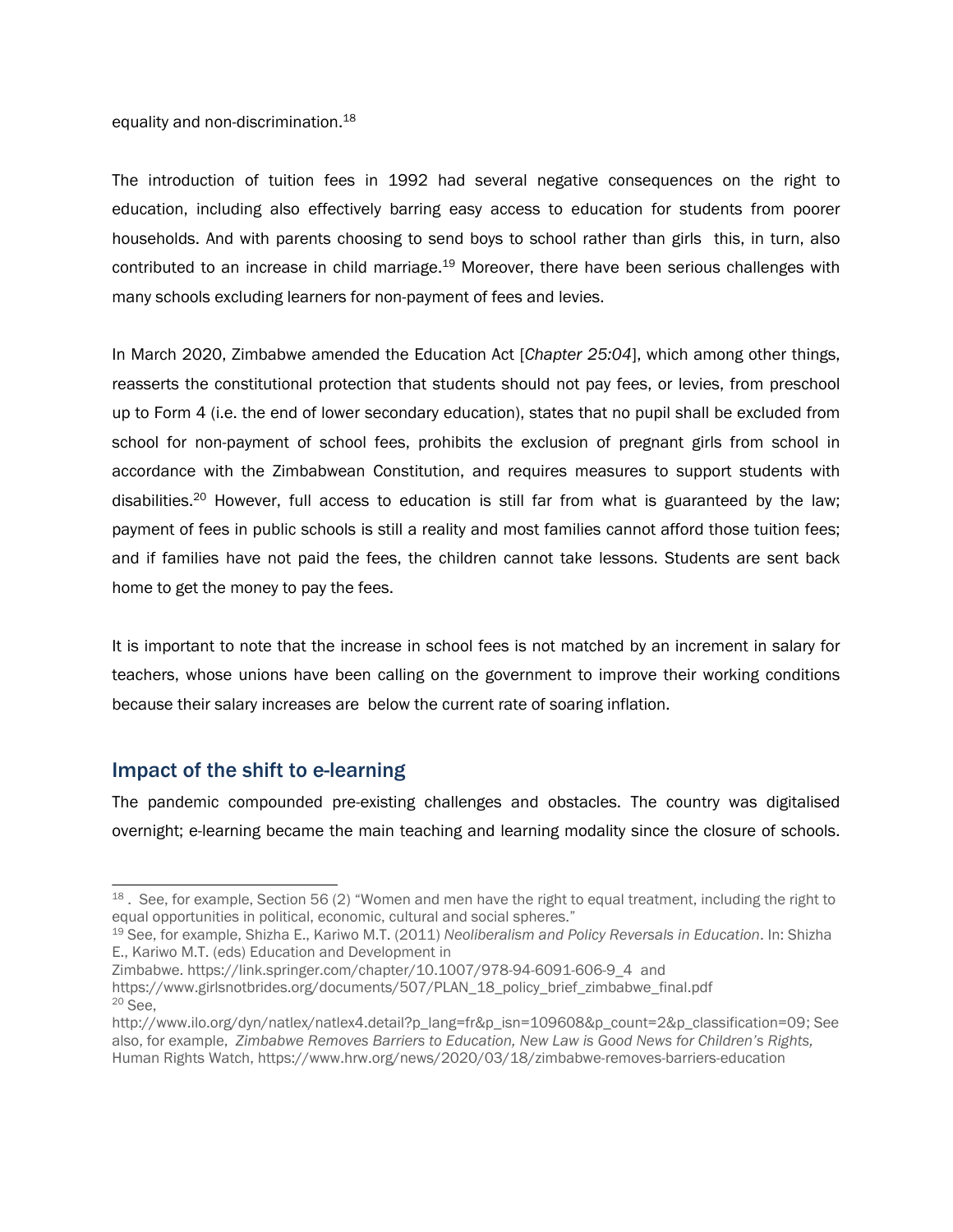Families from rural and remote areas and poor urban households were at <sup>a</sup> disadvantage. Similar concerns have been reported for children in mining and mining-affected communities.<sup>21</sup> The cost of data for downloading, uploading and streaming is beyond the reach of many and there is limited access to hardware to support online learning. Many students from rural areas and those in public schools did not have access to lessons because public schools were not offering e-learning as students do not have smartphones and laptops needed to access the internet. Erratic power supply was cited as another major challenge to online learning.<sup>22</sup> Students with disabilities have also voiced concerns. 23

The gendered impacts of the pandemic on children, especially girls, include increased household responsibilities for girls which limit their ability to participate in home–based learning, such as online classes or homework provided by teachers virtually while schools are closed. Girls are at an increased risk of exposure to the virus, as they support their mothers in looking after sick family members and relatives.<sup>24</sup>

 $^{21}$  In October 2020, the Zimbabwean Environmental Law Association (ZELA) published the result of a quick community-based survey on impacts of COVID-19 response measures on children in mining communities, particularly in the gold and diamond mining areas. The survey, among other things, noted that " Whilst the learners in urban areas have been able to take advantage of technology for e-learning this has not been the case for the children in the mining and mining affected areas under survey. The survey revealed that factors such as lack of smart devices, unreliable network connections and the expensive data prices have adversely affected the accessibility of educational information by rural based learners. Even the national radio stations lessons spearheaded by the government and UNICEF are not accessible to many. This is partly because children will be busy doing complementary work to bring food on the table, some do not have access to radio and in cases where they do, they lack supervision by parents to ensure that they participate." See *Impact of COVID19 response mechanisms on children in selected gold and diamond mining communities in Zimbabwe,* ZELA, [http://www.zela.org/download/impact-of-covid-19-response-mechanisms-on-children-in](http://www.zela.org/download/impact-of-covid-19-response-mechanisms-on-children-in-selected-gold-and-diamond-mining-communities-in-zimbabwe-2/)[selected-gold-and-diamond-mining-communities-in-zimbabwe-2/](http://www.zela.org/download/impact-of-covid-19-response-mechanisms-on-children-in-selected-gold-and-diamond-mining-communities-in-zimbabwe-2/)

<sup>22</sup> *Students say online learning is not accessible to everyone,* July 2020,

<https://www.universityworldnews.com/post.php?story=20200630140711422>

<sup>&</sup>lt;sup>23</sup> Digital-shy Zimbabwe's schools feel the brunt of COVID-19,

<https://africaninternetrights.org/sites/default/files/Kenneth%20Matimaire-1.pdf>

<sup>&</sup>lt;sup>24</sup> ROSEA, Zimbabwe, FlashAppeal 2019

<sup>&</sup>lt;sup>25</sup> It has been reported that nearly 5,000 teenage girls became pregnant in January and February 2021 and about 1,800 entered into early marriages during the same period. Columbus Mavhunga , Zimbabwe reports major rise in teen pregnancies during pandemic, April 16 2021, https://www.voanews.com/covid-19 pandemic/zimbabwe-reports-major-rise-teen-pregnancies-during-pandemic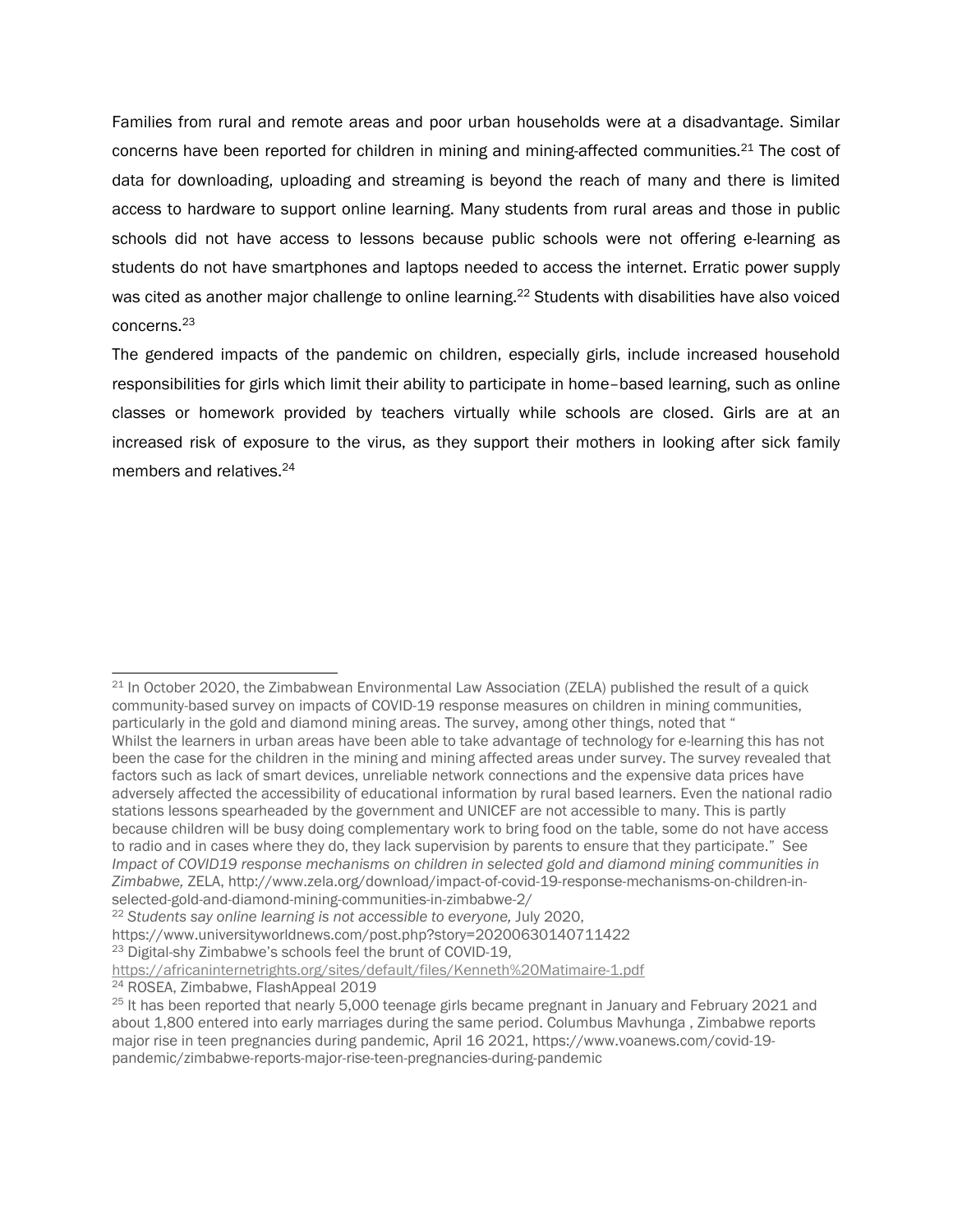<span id="page-10-0"></span>Closing schools has also led to an increase in child marriages and teenage pregnancies.  $^{25}$  Cases of statutory rape are also on the rise. In most mining communities, child labour is now rampant;  $^{26}$  the Zimbabwean Environmental Law Association (ZELA) has reported <sup>a</sup> soar in the number of children involved in small-scale gold and diamond mining.<sup>27</sup>

In March 2021, the government approved increases of fees up to 250 % for universities in; as <sup>a</sup> result many students are unable to afford university education.<sup>28</sup>

### Recommendations

- Ensure full implementation of the Education Act, as amended in March 2020, including by monitoring that schools are not requesting payment of fees and levies and by concentrating more resources in the education sector, while seeking assistance from development partners towards implementing <sup>a</sup> free and compulsory basic-state funded education;
- Ensure adequate funding of the education so that the finances available cover decent salaries for teachers and other staff, as well as investments in infrastructure, adequate technical equipment and running costs of schools;
- Provide scholarships and other financial assistance for students from low-income families and disadvantaged backgrounds at all levels of education;
- Reverse the decision to increase university tuition fees and ensure fully subsidized higher education and training for students from low-income families and disadvantaged backgrounds;

<sup>&</sup>lt;sup>25</sup> It has been reported that nearly 5,000 teenage girls became pregnant in January and February 2021 and about 1,800 entered into early marriages during the same period. Columbus Mavhunga , Zimbabwe reports major rise in teen pregnancies during pandemic, April 16 2021, https://www.voanews.com/covid-19 pandemic/zimbabwe-reports-major-rise-teen-pregnancies-during-pandemic

<sup>26</sup> *Zimbabwe: Fragile economy forces children to labor in mines,* Jeffry Moyo,

<https://www.aa.com.tr/en/africa/zimbabwe-fragile-economy-forces-children-to-labor-in-mines-/1873032> ; *'I* need money for school': the children forced to pan for gold in Zimbabwe, Covid has closed schools and caused *economic collapse – now children are taking up the dangerous work of prospecting*

[https://www.theguardian.com/global-development/2020/nov/13/i-need-money-for-school-the-children-forced](https://www.theguardian.com/global-development/2020/nov/13/i-need-money-for-school-the-children-forced-to-pan-for-gold-in-zimbabwe)[to-pan-for-gold-in-zimbabwe](https://www.theguardian.com/global-development/2020/nov/13/i-need-money-for-school-the-children-forced-to-pan-for-gold-in-zimbabwe).

<sup>27</sup> [http://www.zela.org/download/impact-of-covid-19-response-mechanisms-on-children-in-selected-gold-and](http://www.zela.org/download/impact-of-covid-19-response-mechanisms-on-children-in-selected-gold-and-diamond-mining-communities-in-zimbabwe-2/)[diamond-mining-communities-in-zimbabwe-2/](http://www.zela.org/download/impact-of-covid-19-response-mechanisms-on-children-in-selected-gold-and-diamond-mining-communities-in-zimbabwe-2/)

<sup>28</sup> *250 percent fees hike for universities.* The Chronicle, [https://www.chronicle.co.zw/250-percent-fees-hike](https://www.chronicle.co.zw/250-percent-fees-hike-for-universities/)[for-universities/](https://www.chronicle.co.zw/250-percent-fees-hike-for-universities/). *Students shocked at unexpected 'insensitive' hike in tuition fees* https://www.universityworldnews.com/post.php?story=20210317201620580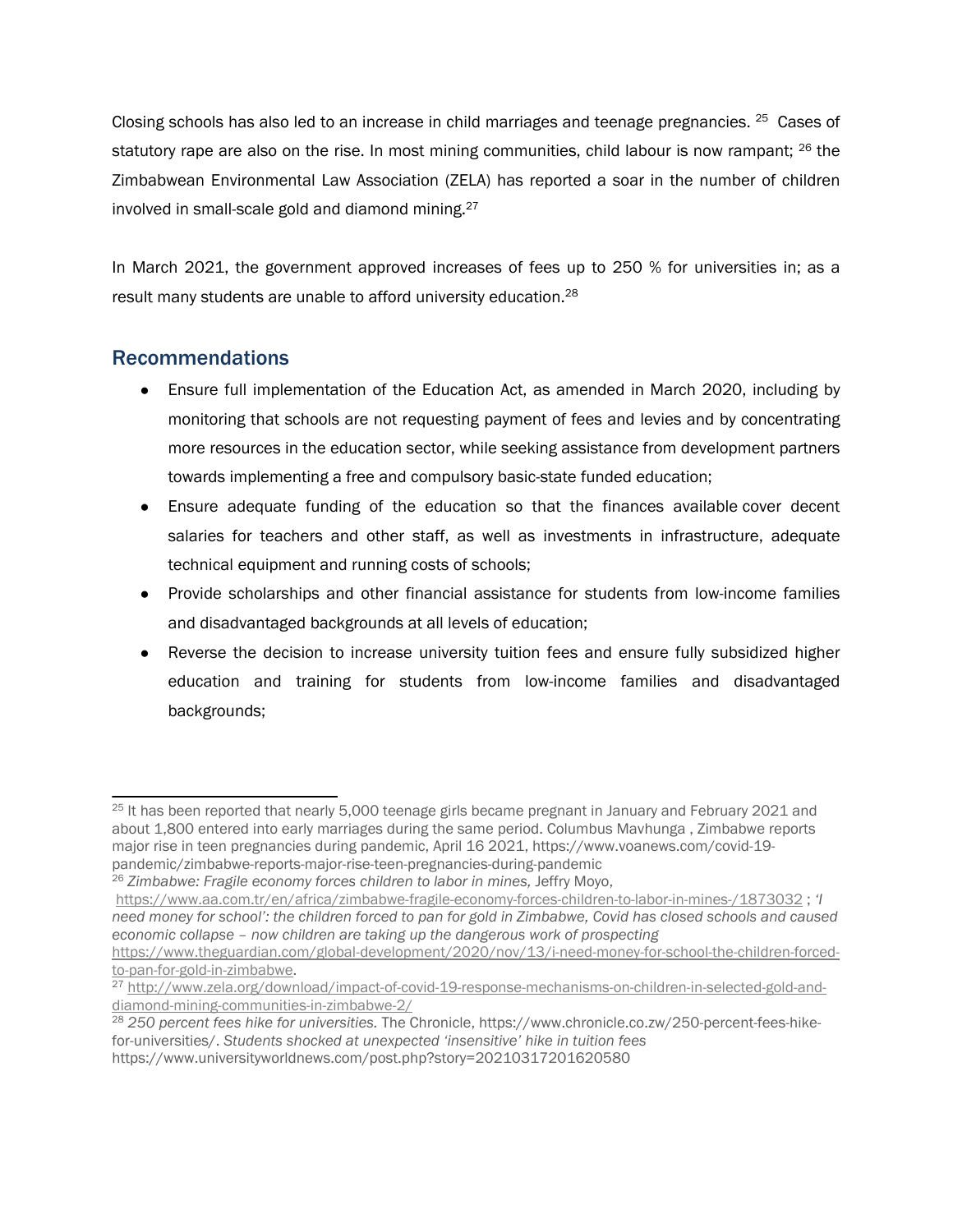- <span id="page-11-0"></span>● Ensure the broadest possible, affordable and equal access to internet service, including by enhancing availability of internet networks and electricity across the country and ensuring that rural areas, where there is no access to the internet and electricity, have solar power and gadgets, such as radios, distributed for distance learning;
- Provide training for teachers and lecturers on using e-learning platforms and provide learners with the hardware necessary for online lessons;
- Ensure that the necessary infrastructural changes are made in order for schools to be fully accessible by students with disabilities;
- Take specific measures to address girls drop out from school, including by
	- <sup>o</sup> banning child marriage;
	- <sup>o</sup> ensuring that pregnant teenagers and adolescent mothers are supported and assisted in continuing their education in mainstream schools;
	- <sup>o</sup> putting in place <sup>a</sup> monitoring system to ensure schools accommodate pregnant students and adolescent mothers, and that they do not turn away students who cannot pay indirect or other school costs;
	- <sup>o</sup> working with teachers and school staff to ensure inclusive methods of distance learning, including through low-tech and gender-responsive approaches, such as learning scheduling and structures that are flexible for girls who are likely expected to take on increased domestic responsibilities, and monitor and promote their participation;
	- $\circ$  providing comprehensive sexuality education at school and in the community.

### IV. Concerns relating to the marriage regime

#### Issues under the current marriage legal regime

Marriage is currently guided by different laws depending on whether the marriage has been officiated under customary or general law. There are three types of marriage: the civil marriage, recognised in terms of the general law, the customary law marriage, and the unregistered customary law union, which is the most common. Polygamy is allowed under customary law marriage and not under general law.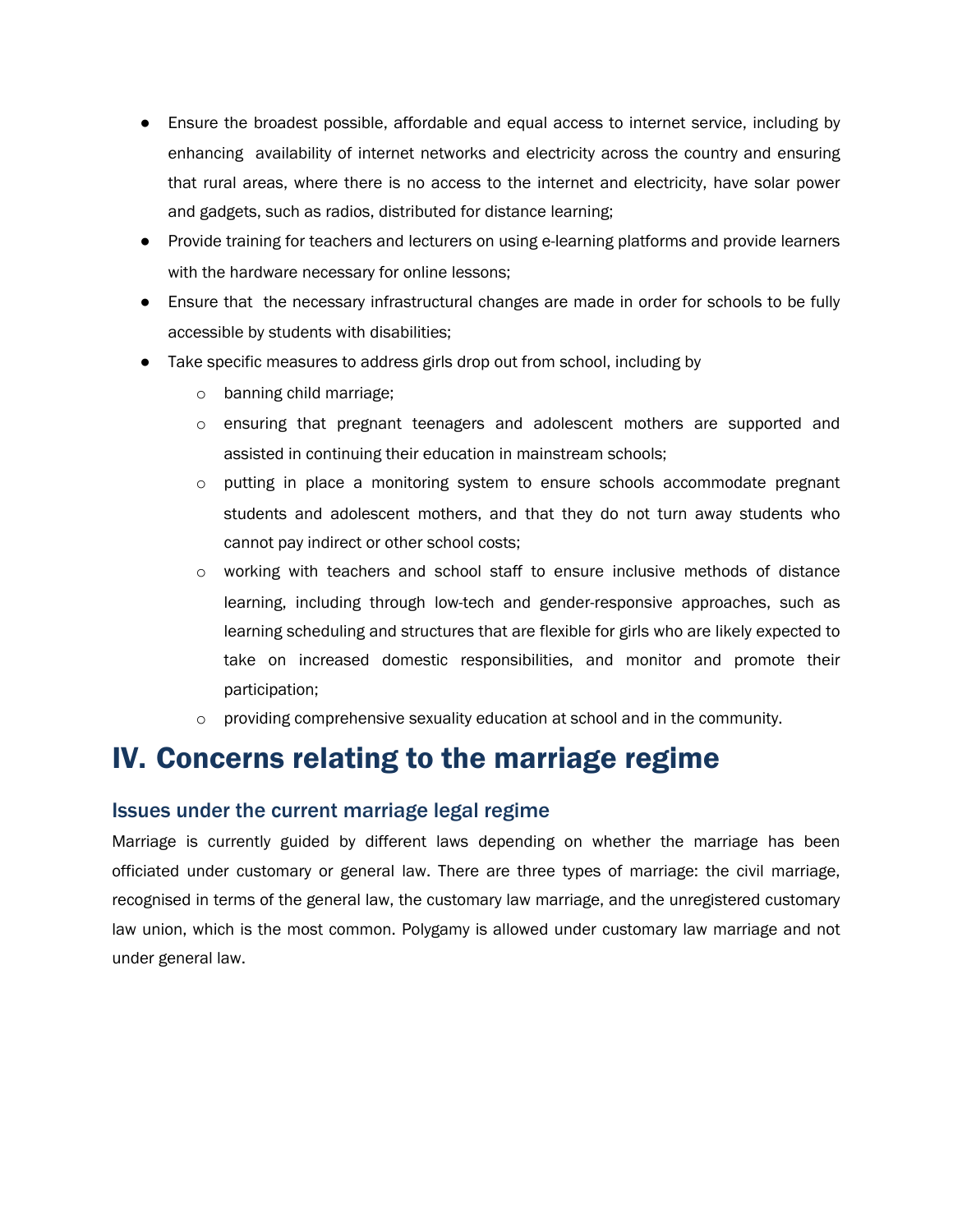The law governing the dissolution of marriage, the Matrimonial Causes Act allows equitable distribution of property between spouses at divorce but only civil marriages and solemnised customary law marriages benefit from the provisions of this Act. <sup>29</sup> However, the law does not address realities of life. After <sup>a</sup> marriage ends or upon the death of <sup>a</sup> husband, many women lose their property especially when they are in unregistered unions. For example, widows are routinely evicted from their homes and land and their property is taken away by their in-laws when their husbands die. According to FAO "because the registration of marriages is not yet compulsory, about 80% of women living in rural areas are married under customary law and do not register their marriages" <sup>30</sup> Unregistered customary unions make it even more difficult for women to challenge inheritance grabbing. See, example, what has been reported by Human Rights Watch. <sup>31</sup> Polygamy creates additional challenges and complications for widows. Similarly, widows who are former child brides find themselves in <sup>a</sup> vulnerable situation because child marriages are rarely registered.

Other concerns on current marriage regime are relating to the payment of the *lobola* (bride price), about whose persistence the CEDAW Committee and the CRC have raised concerns classifying it as a harmful practice.<sup>32</sup> It is imperative to highlight that the payment of bride price constitutes exploitation of women and girls. Women and girls are regarded as commodities with <sup>a</sup> price tag and the price can be used as the basis for abuse.<sup>33</sup>

32

<sup>&</sup>lt;sup>29</sup> Matrimonial Causes Act Chapter 5:13, <https://www.veritaszim.net>

<sup>30</sup> See, *Zimbabwe, Customary norms, religious beliefs and social practices that influence gender-differentiated land rights,* Gender and Land Rights Database, [http://www.fao.org/gender-landrights-database/country](http://www.fao.org/gender-landrights-database/country-profiles/countries-list/customary-law/en/?country_iso3=ZWE)[profiles/countries-list/customary-law/en/?country\\_iso3=ZWE](http://www.fao.org/gender-landrights-database/country-profiles/countries-list/customary-law/en/?country_iso3=ZWE) (Last visited on 13 July 2021).

<sup>&</sup>lt;sup>31</sup> "Without any official record of the marriage, a widow who wants to make a claim to property that was held in the marriage but is formally owned by the late husband (or members of his family) has to demonstrate that she was indeed married to him. Doing so is tricky because the courts can require confirmation from the widow'<sup>s</sup> inlaws, who are the very people who stand to benefit if the marriage is not confirmed. Not surprisingly, many of the widows Human Rights Watch interviewed said their in-laws were unwilling to provide such confirmation." Read more at *"You Will Get Nothing" Violations of Property and Inheritance Rights of Widows in Zimbabwe,* Human Rights Watch [https://www.hrw.org/report/2017/01/24/you-will-get-nothing/violations-property-and](https://www.hrw.org/report/2017/01/24/you-will-get-nothing/violations-property-and-inheritance-rights-widows-zimbabwe)[inheritance-rights-widows-zimbabwe](https://www.hrw.org/report/2017/01/24/you-will-get-nothing/violations-property-and-inheritance-rights-widows-zimbabwe).

Harmful practices, Committee on the Rights of the Child, Concluding observations on the second periodic report of Zimbabwe, CRC/C/ZWE/CO/2, March 2016

<sup>33</sup> See, for example *Zimbabwe'<sup>s</sup> Bride Price Tradition Distorted Into Moneymaking Venture in Current Economic Climate*, [https://globalpressjournal.com/africa/zimbabwe/zimbabwes-bride-price-tradition-distorted](https://globalpressjournal.com/africa/zimbabwe/zimbabwes-bride-price-tradition-distorted-moneymaking-venture-current-economic-climate/)[moneymaking-venture-current-economic-climate/](https://globalpressjournal.com/africa/zimbabwe/zimbabwes-bride-price-tradition-distorted-moneymaking-venture-current-economic-climate/)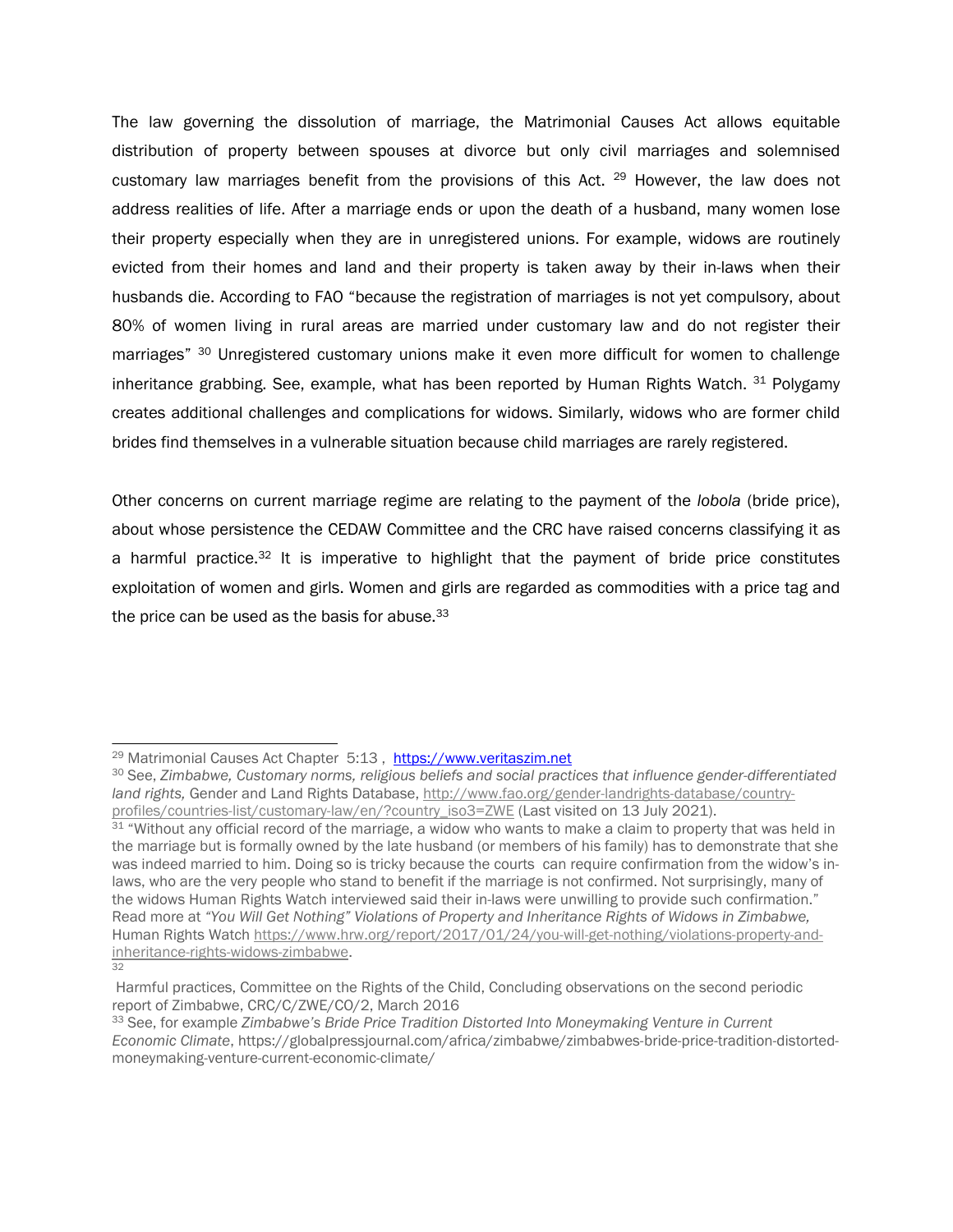#### <span id="page-13-0"></span>Harmonisation process of marriage law

A process seeking to harmonise marriage laws started some 10 years ago. The marriage bill introduced in 2017 was seen as <sup>a</sup> long-awaited chance to reconcile Zimbabwe'<sup>s</sup> marriage laws with the Constitution.<sup>34</sup> The bill, among other things, sought to expand protection of marriage laws to unregistered customary law marriages and extend rights to civil partnerships of long-time cohabiters.<sup>35</sup>

As <sup>a</sup> response to the growing vulnerability of spouses, especially of women, in long-term domestic relationships, the bill initially proposed by the government included <sup>a</sup> section (Clause 40) recognising and legitimizing civil partnerships. This was subsequently removed by the government whilst the bill was still pending before Parliament.

Clause 4 expands on the primacy of free and full consent of both parties for a marriage to occur.<sup>36</sup> The bill also explicitly makes it an offense to pledge children in marriage.<sup>37</sup>

The proposed bill also sought to remove the requirement that customary marriage officers satisfy themselves that *lobola* has been paid before solemnizing customary unions. It must be noted that under the bill *lobola* will not be abolished or outlawed, but it will no longer be <sup>a</sup> legal requirement for customary marriages.<sup>38</sup> The bill was passed by the National Assembly with amendments in May 2020 and transmitted to the Senate. Many senators have argued that the practice of *lobola* is in line with African culture and Zimbabwean culture;<sup>39</sup> in April 2021, senators considered but found unsatisfactory <sup>a</sup> proposal by the Minister of Justice, Legal and Parliamentary Affairs that would have

<sup>&</sup>lt;sup>34</sup> For example, with the sections relating to gender equality, the requirement of free and full consent to marriage by the intending spouses; the ban on the pledging of children in marriage, and Section 2(1) on the supremacy of the Constitution, which invalidates any law, practice, custom or conduct which is inconsistent with the Constitution. To see which sections of the Constitution the Marriage bill seeks to put into effect, see *BILL DIGEST, MARRIAGES BILL,* available at [https://www.parlzim.gov.zw/component/k2/bill-digest-marriages](https://www.parlzim.gov.zw/component/k2/bill-digest-marriages-bill)[bill](https://www.parlzim.gov.zw/component/k2/bill-digest-marriages-bill)

<sup>35</sup> *Zimbabwe'<sup>s</sup> marriage reform should do more for women,* Human Rights Watch,

https://www.hrw.org/news/2019/06/21/zimbabwes-marriage-reform-should-do-more-women

<sup>&</sup>lt;sup>36</sup> Consent to marriage will no longer be given by legal guardians but by the parties to the marriage themselves. It provides that <sup>a</sup> marriage officer shall not solemnise or register <sup>a</sup> marriage without proof of age of the parties involved. Both parties to the marriage must be 18 years or older. [https://mg.co.za/article/2019-11-27-00](https://mg.co.za/article/2019-11-27-00-zimbabwes-marriage-bill-is-an-improvement-but-it-still-leaves-women-vulnerable/) [zimbabwes-marriage-bill-is-an-improvement-but-it-still-leaves-women-vulnerable/](https://mg.co.za/article/2019-11-27-00-zimbabwes-marriage-bill-is-an-improvement-but-it-still-leaves-women-vulnerable/)

<sup>&</sup>lt;sup>37</sup> <https://www.parlzim.gov.zw/component/k2/bill-digest-marriages-bill>

<sup>38</sup> <https://www.parlzim.gov.zw/component/k2/bill-digest-marriages-bill>

<sup>&</sup>lt;sup>39</sup> SENATE HANSARD 30 JUNE 2020 VOL 29 NO 40, [https://www.parlzim.gov.zw/senate-hansard/senate](https://www.parlzim.gov.zw/senate-hansard/senate-hansard-30-june-2020-vl-29-no-40)[hansard-30-june-2020-vl-29-no-40](https://www.parlzim.gov.zw/senate-hansard/senate-hansard-30-june-2020-vl-29-no-40)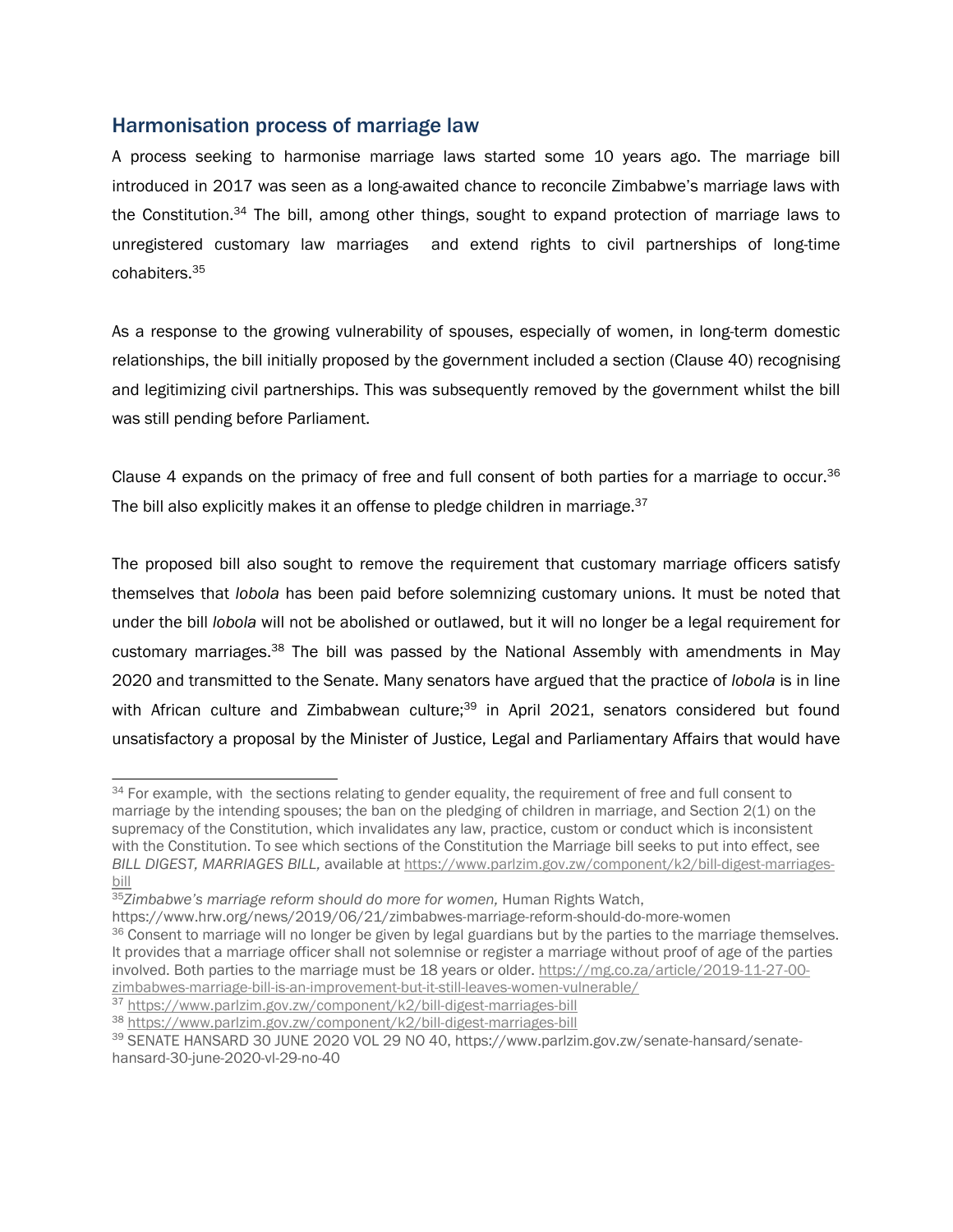<span id="page-14-0"></span>included <sup>a</sup> reference to *lobola* without making it <sup>a</sup> mandatory requirement to solemnise <sup>a</sup> customary union. At the time of writing, the impasse does not appear to be resolved.<sup>40</sup>

### Recommendations

(See also recommendations under the section on harmful practices)

- Ensure that customary laws and practices are in conformity with the Constitution and repeal all provisions that are discriminatory towards women and girls, including the practice of *lobola*;
- Ensure there is law reform where women in different forms of marriages are protected: registered marriages, civil partnerships, unregistered customary law marriages and expedite the adoption of the Marriage Bill, while at the same time ensuring that it does not include the payment of *lobola* as <sup>a</sup> legal requirement for customary marriages;
- Ensure widows' equal inheritance rights by amending laws and regulations repealing all laws that violate women'<sup>s</sup> property rights under national or international law, such as CEDAW;
- Ensure that widows, including those in rural communities, are aware of their inheritance rights and have meaningful access to legal remedies in cases of property or inheritance grabbing;
- Allow the posthumous recognition of marriages and customary unions with witnesses to confirm the marriage being of the widow'<sup>s</sup> choosing;
- Put in place <sup>a</sup> system to ensure that all existing and new marriages, including customary unions, are officially registered in <sup>a</sup> central registry with digital records that are accessible throughout the country as proof of marriage.

# V. Stereotypes and harmful cultural practices

Despite legislative steps taken to address harmful cultural practices, these persist due to the inability to transform social and cultural gender stereotypes. In 2016, the CRC expressed concerns that Zimbabwe had not taken sustained measures to modify or eliminate stereotypes and harmful practices, such as child marriage and virginity testing.  $^\mathrm{41}$ 

<sup>40</sup> *Coming up in the Senate this week: marriages bill? – Bill watch 47/2021,* 7 June 2021

<https://kubatana.net/2021/07/06/coming-up-in-the-senate-this-week-marriages-bill-bill-watch-47-2021/>  $^{44}$  Concluding observations on the second periodic report of Zimbabwe, CRC/C/ZWE/CO/2, 7 March 2016, paragraph 46(a).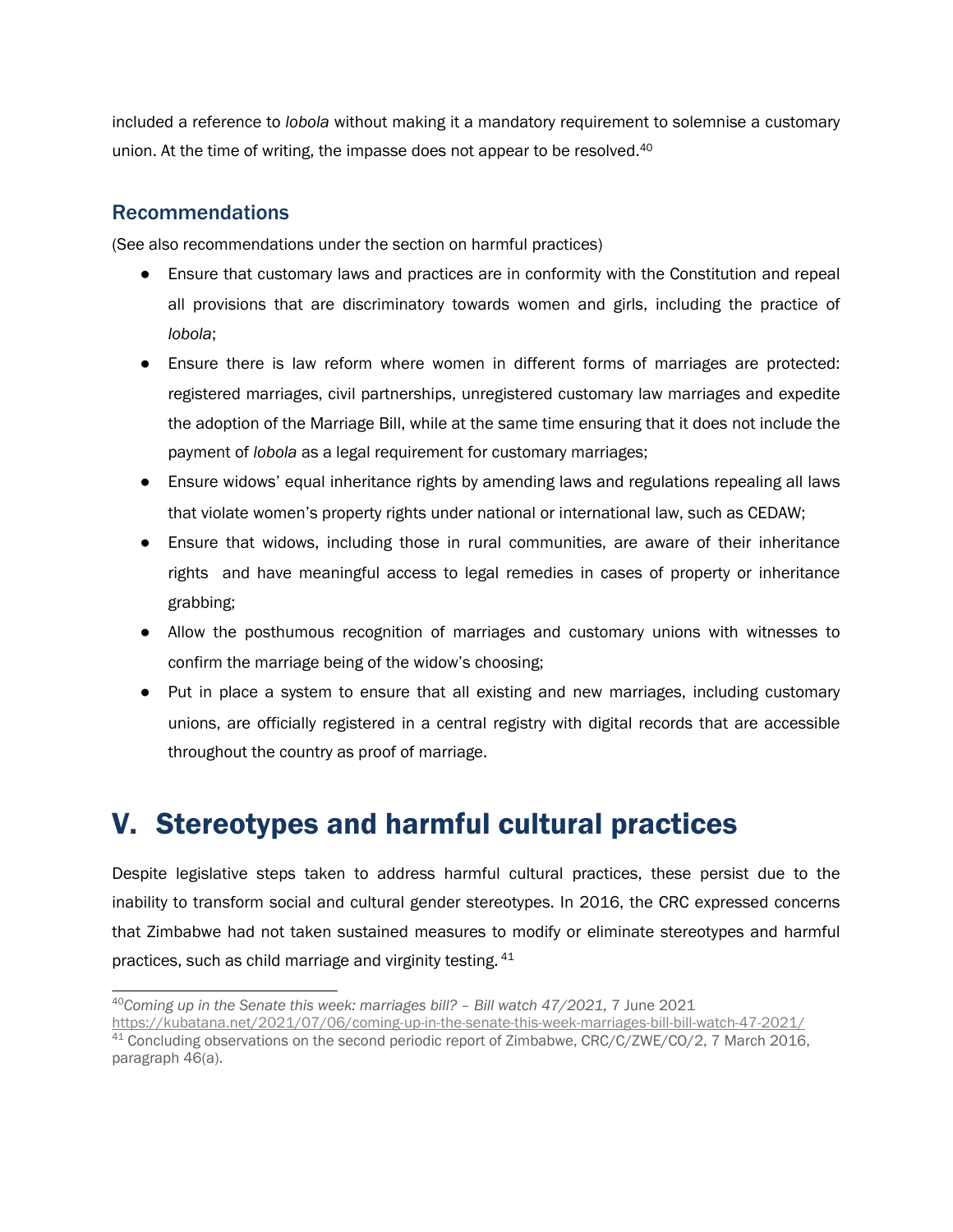Among the legislative measures taken to address harmful practices, are for example, Section 80 (3)<sup>42</sup> and Section 26 (a and b) of the Constitution.<sup>43</sup> The Domestic Violence Act (2007) states that forced virginity testing, female genital mutilation, pledging of women or girls for the purposes of appeasing spirits, forced marriage, child marriage, forced wife inheritance or sexual intercourse between father-in-law and newly married daughter-in-law constitute acts of domestic violence. 44 (The act does not specify the threshold to define <sup>a</sup> child marriage.)

Zimbabwe has conflicting legal provisions on the minimum age for marriage. The Customary Marriages Act sets no minimum age for marriage, while the Marriage Act states that girls under 16 cannot marry without the written consent of the justice minister. The Constitutional Court ruled in 2016 that "no person, girl or boy should be married before the age of 18", thus, outlawing child marriages.<sup>45</sup> That same year, the CRC recommended that Zimbabwe "urgently amend all legislation in statutory and customary law to establish the age of marriage at 18 years, in line with the Constitution and the ruling of the Constitutional Court, and widely disseminate the ruling."<sup>46</sup> As noted earlier, the Marriage Bill currently before Parliament requires that parties to the marriage must be 18 years or older. However, the issues with child marriages go beyond just the minimum age; there needs to be an independent law dealing specifically and holistically with child marriages. There is <sup>a</sup> need for multi-pronged strategies, such as poverty reduction, improved access to education and life skills, to tackle all factors fuelling child marriage.

Families are increasingly resorting to child marriage as <sup>a</sup> negative coping mechanism to address poverty and the lack of economic opportunities; once <sup>a</sup> daughter is sent away for marriage, there is one less person to feed, clothe and educate; moreover, the *lobola* is often welcome income for

 $42$  "All laws, customs, traditions and cultural practices that infringe the rights of women conferred by this Constitution are void to the extent of the infringement."

<sup>&</sup>lt;sup>43</sup> It requires the State "to take appropriate measures to ensure that: a. no marriage is entered into without the free and full consent of the intending spouses; b. children are not pledged in marriage; (…)"

<sup>44</sup> *A Reflection on the Domestic Violence Act [Chapter 5:16] and Harmful Cultural Practices in Zimbabwe*, Slyvia Chirawu-Mugomba1, The Zimbabwe Electronic Law Journal,

[https://ir.uz.ac.zw/xmlui/bitstream/handle/10646/3341/Chirawu\\_Mugomba\\_A\\_Reflection\\_on\\_the\\_Domestic](https://ir.uz.ac.zw/xmlui/bitstream/handle/10646/3341/Chirawu_Mugomba_A_Reflection_on_the_Domestic_Violence_Act%20%5BChapter%205-16%5D.pdf?sequence=1&isAllowed=y) \_[Violence\\_Act%20%5BChapter%205-16%5D.pdf?sequence=1&isAllowed=y](https://ir.uz.ac.zw/xmlui/bitstream/handle/10646/3341/Chirawu_Mugomba_A_Reflection_on_the_Domestic_Violence_Act%20%5BChapter%205-16%5D.pdf?sequence=1&isAllowed=y).

<sup>45</sup>Mudzuru and another <sup>v</sup> minister of Justice, Legal and Parliamentary affairs 7 CCZ 12/15

<sup>&</sup>lt;sup>46</sup> Committee on the Rights of the Child, Concluding observations on the second periodic report of Zimbabwe, CRC/C/ZWE/CO/2, 7 March 2016, paragraphs 24 and 25.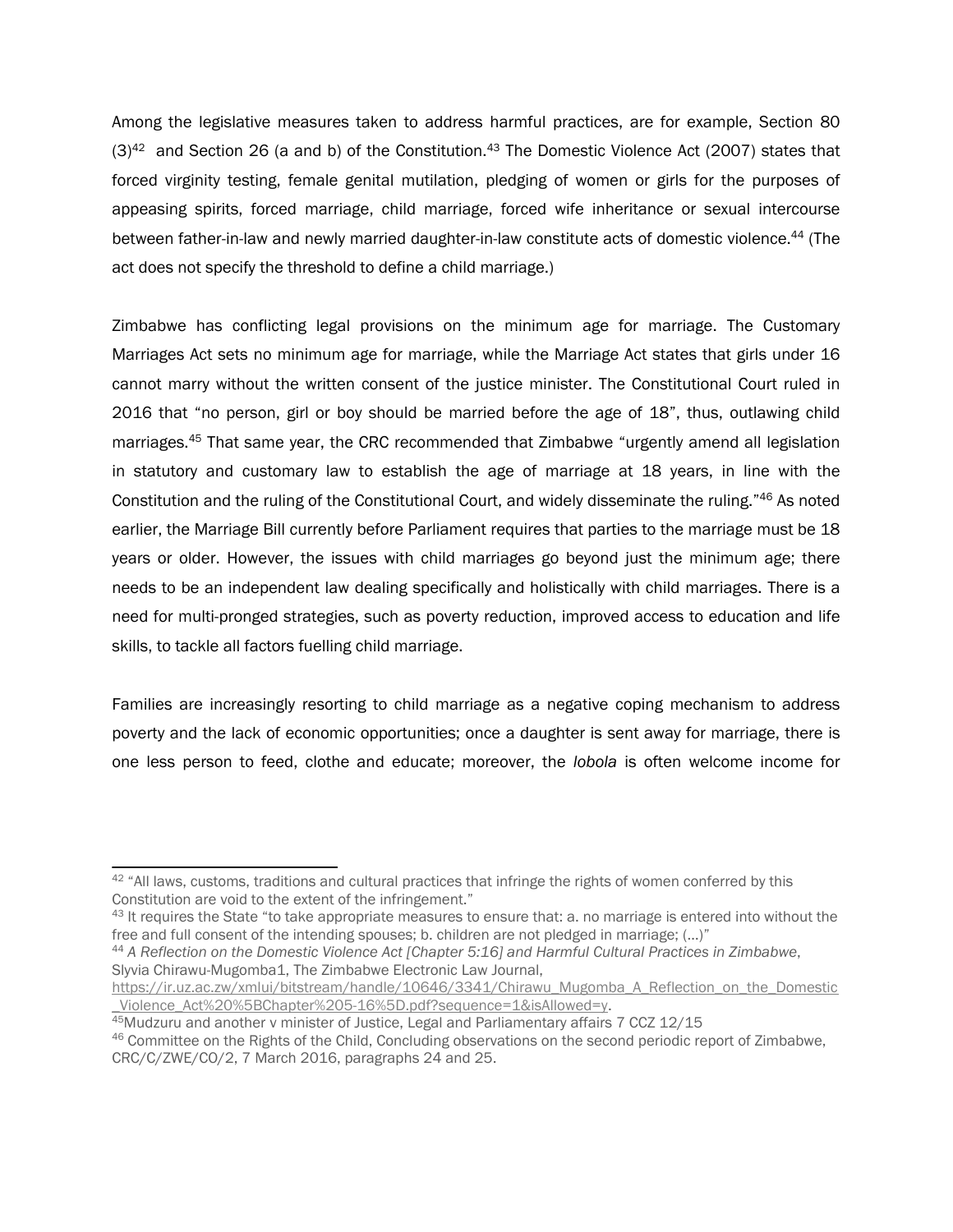<span id="page-16-0"></span>families living in poverty.

Marriage and pregnancy can be both the cause and consequence of girls dropping out of school. There was an increase in child marriages when public schools were closed during COVID19-related lockdown; due to food insecurity some girls were also forced to elope.<sup>47</sup> Early childbearing can have severe consequences, negatively impacting girls' education, livelihoods and health; for example, girls suffer complications during pregnancy and delivery <sup>48</sup> As noted earlier, the introduction of school fees in 1992 affected girls' access to education and contributed to an increase in child marriage. 49

Forced virginity testing is still being practised by religious sects in some areas mostly under the guise of maintaining chastity for girls<sup>50</sup> despite being criminalised under the Domestic Violence Act. Girls are often reluctant to report it or are unable to use victim-friendly units due to the distance they must travel.

### Recommendations

(See also recommendations under the section on domestic violence)

- Urgently amend all legislation in statutory and customary law to establish the age of marriage at 18 years in line with the Constitution and the ruling of the Constitutional Court and widely disseminate the ruling in easy-to-understand formats, and in local languages;
- Adopt the SADC Model Law on Eradicating Child Marriage and Protecting Children Already in Marriage, which takes a holistic approach in dealing with eradicating child marriages. $^{\rm 51}$

<https://www.umnews.org/en/news/pandemic-leads-more-girls-to-early-marriages>

<sup>47</sup> *Pandemic leads more girls to early marriages*, Kuzdai Chingwe,

<sup>48</sup> See, for example, *National Adolescent Fertility Study,* UNFPA, Ministry of Health and Child Care, ZNFPC, 2016, <https://zimbabwe.unfpa.org/en/publications/national-adolescent-fertility-study>

<sup>&</sup>lt;sup>49</sup> See, for example, [https://www.girlsnotbrides.org/learning-resources/resource-centre/ending-child-marriage](https://www.girlsnotbrides.org/learning-resources/resource-centre/ending-child-marriage-zimbabwe-gaps-opportunities-legal-regulatory-frameworks/)[zimbabwe-gaps-opportunities-legal-regulatory-frameworks/](https://www.girlsnotbrides.org/learning-resources/resource-centre/ending-child-marriage-zimbabwe-gaps-opportunities-legal-regulatory-frameworks/) .

<sup>50</sup> *The traumatised virgins of Hurungwe,* The Sunday Mail, [https://www.sundaymail.co.zw/the-traumatised](https://www.sundaymail.co.zw/the-traumatised-virgins-of-hurungwe)[virgins-of-hurungwe](https://www.sundaymail.co.zw/the-traumatised-virgins-of-hurungwe)

<sup>51</sup> For more information, see A *Guide to Using the SADC Model Law on Eradicating Child Marriage and Protecting Children Already in Marriage For Parliamentarians, Civil Society Organisations and Youth Advocates*, [https://esaro.unfpa.org/en/publications/guide-using-sadc-model-law-eradicating-child-marriage-and](https://esaro.unfpa.org/en/publications/guide-using-sadc-model-law-eradicating-child-marriage-and-protecting-children-already)[protecting-children-already](https://esaro.unfpa.org/en/publications/guide-using-sadc-model-law-eradicating-child-marriage-and-protecting-children-already)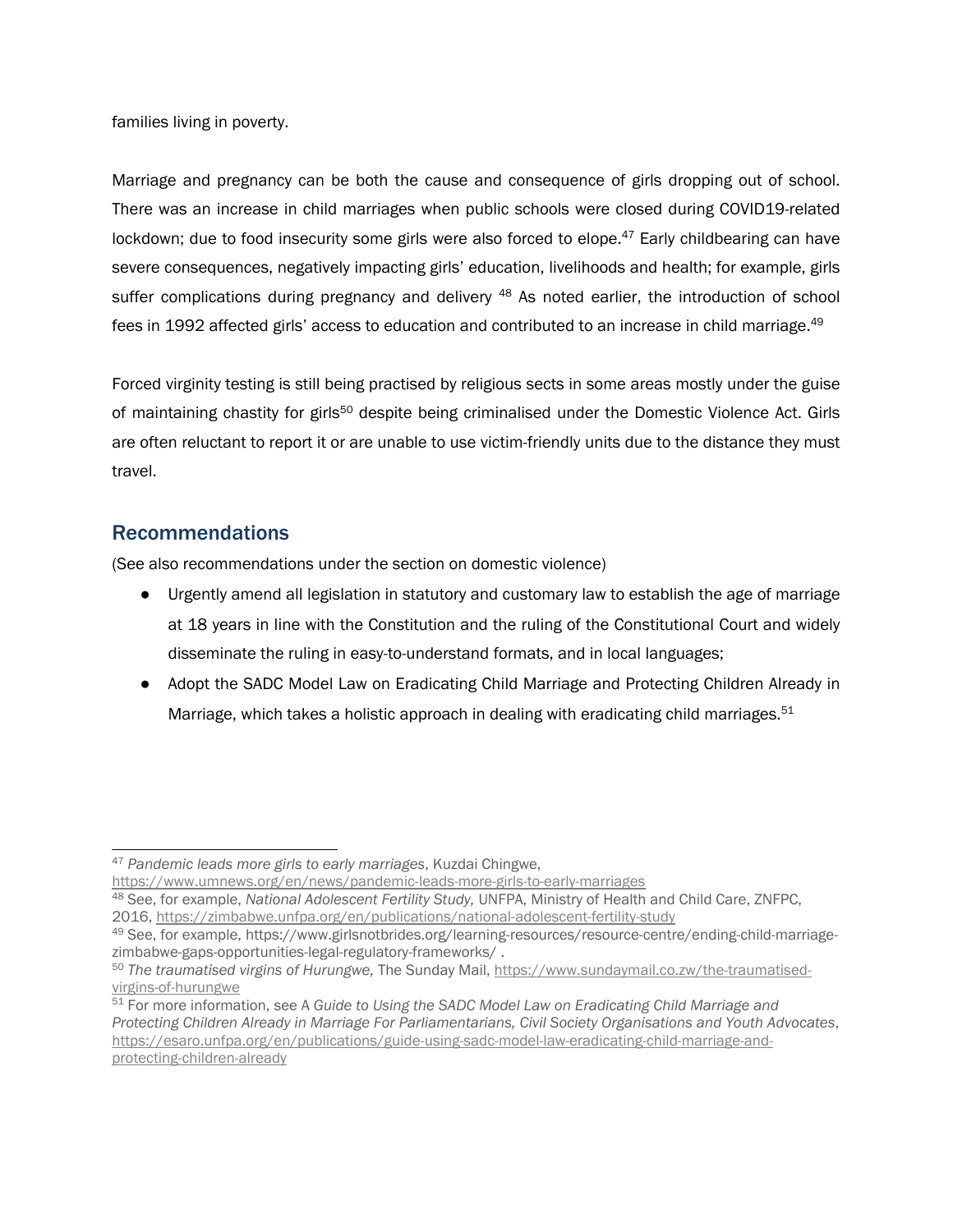- <span id="page-17-0"></span>● Ensure that perpetrators of child marriage and other harmful practices are prosecuted and adequately punished;<sup>52</sup>
- Ensure that the Ministry of Justice, Legal and Parliamentary affairs issue guidelines for the judiciary on dealing with issues related to harmful cultural practices, such as child marriage, forced marriage and virginity testing, and drive better implementation of the Domestic Violence Act;
- Intensify awareness campaigns so as to eradicate the stigma discouraging women and girls who are victims of traditional harmful practices and other types of sexual and gender-based violence and discrimination from reporting it;
- Conduct public awareness campaigns, particularly involving boys and men, to modify the social and cultural patterns of conduct of men and women, with <sup>a</sup> view to achieving the elimination of prejudices and customary and all other practices that foster domestic violence and other forms of gender-based violence.

## VI. Domestic violence

Despite the adoption of the Domestic Violence Act in 2006, domestic violence remains <sup>a</sup> serious concern in Zimbabwe. The COVID19 response severely aggravated the exposure of women and girls to domestic violence and other forms of gender-based violence. Studies show that domestic violence in Zimbabwe has risen by 70% during the COVID-19 lockdown and that 94% of the cases were women exploited sexually, economically and physically.<sup>53</sup> In February 2021, OCHA reported that "risks of gender-based violence continue to intensify in scale and scope while the population is exposed to degenerating food insecurity, compounded by economic hardship and socio-economic impact of the COVID-19 pandemic." And that from the beginning of the lockdown on 30 March until the end of December 2020, the national GBV Hotline (Musasa) recorded an overall average increase of over 40% of gender-based violence calls compared to the pre-lockdown trends. OCHA also reported that about 90% of cases are intimate partner violence. 54

 $52$  As also recommended by the CEDAW Committee, "(...) In particular, the Committee recommends that the State party: (a) Adopt the bill criminalizing child marriage and prosecute and adequately punish perpetrators", CEDAW/C/ZWE/CO/6, 10 March 2020, paragraph 50.

<sup>53</sup> Zimbabwe : COVID19 Lockdown Gender Based Violence cases up by 70 percent, 2020, [https://www.wildaf](https://www.wildaf-ao.org/index.php/en/woman-news/news/1781-zimbabwe-covid-19-lockdown-gender-based-violence-cases-up-by-70-percent)[ao.org/index.php/en/woman-news/news/1781-zimbabwe-covid-19-lockdown-gender-based-violence-cases-up](https://www.wildaf-ao.org/index.php/en/woman-news/news/1781-zimbabwe-covid-19-lockdown-gender-based-violence-cases-up-by-70-percent)[by-70-percent](https://www.wildaf-ao.org/index.php/en/woman-news/news/1781-zimbabwe-covid-19-lockdown-gender-based-violence-cases-up-by-70-percent).

<sup>54</sup> <https://reports.unocha.org/en/country/zimbabwe/card/2XxB9GOV93/>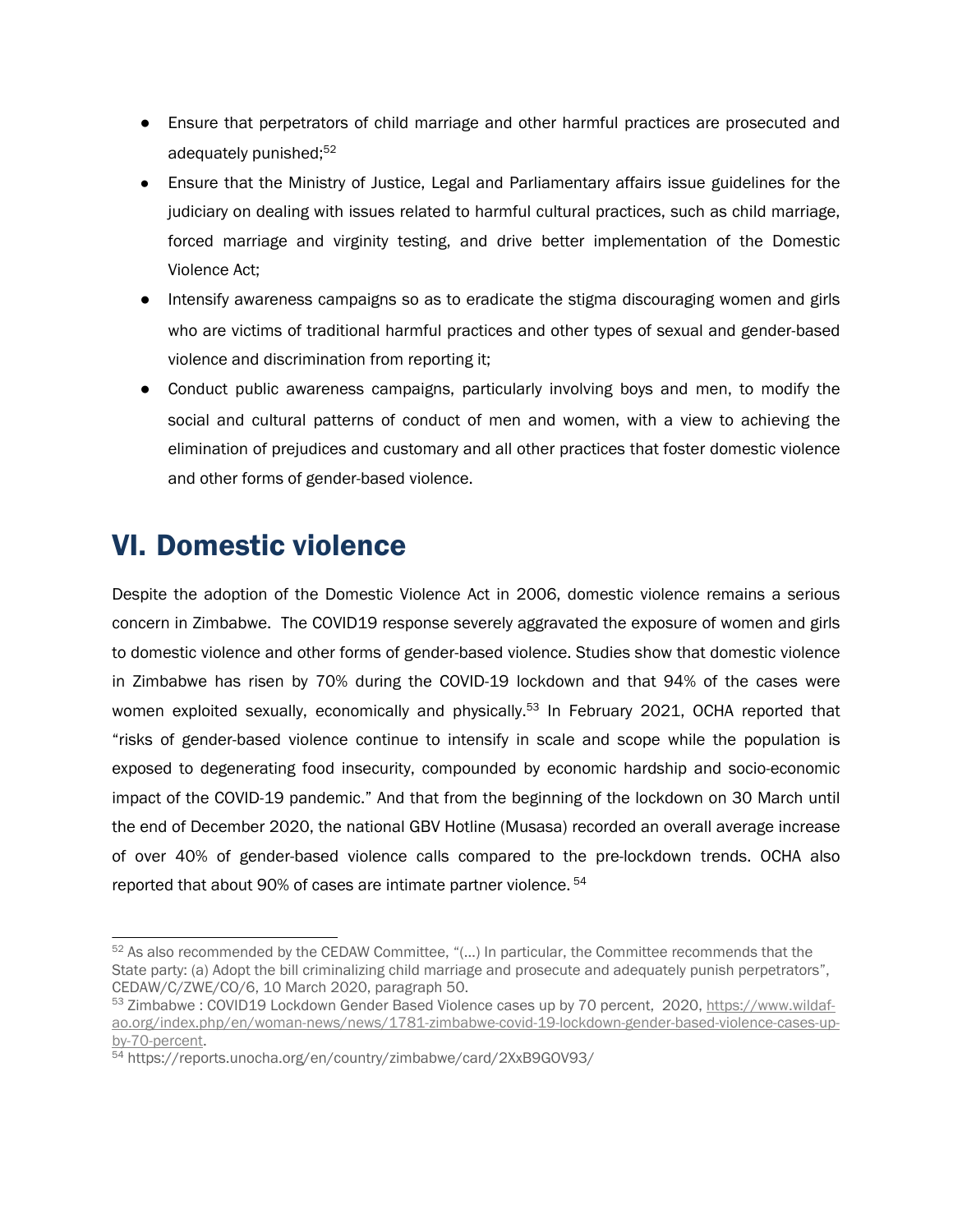<span id="page-18-0"></span>The pandemic disrupted support services to women and girls in need due to restrictions on mobility and reduced availability of public transport. OCHA also reported that "reduced public transport availability remains <sup>a</sup> challenge in urban, peri-urban, and rural areas for survivors of GBV to access timely multisectoral services. In most impoverished areas, de-prioritization of GBV services is increasingly recorded, as access to daily income sources for household sustenance remains constrained, despite the recent easing of lockdown measures." 55

The Anti Domestic Violence Council was established to ensure that communities report cases of domestic violence and to ensure that victims do not remain in violent relationships. However most victims stay in abusive relationships due to poverty and financial dependence on their partner; they would face economic hardships if their partner who is the main breadwinner is in prison.

#### Recommendations

- ● Ensure free legal proceedings for survivors of domestic violence, in particular women living in poverty, rural women and women with disabilities, and take measures to protect survivors. This includes the adoption of protection orders against the perpetrators of the violence; ensuring that perpetrators are prosecuted and punished; and ensuring the availability and accessibility of victim-friendly well-funded units, shelters, counselling and rehabilitation services throughout the country, including in small cities and rural and remote areas;
- Ensure that survivors of domestic violence have access to sustained financial assistance, especially in cases where the perpetrator is the breadwinner;
- Allow cases of violence to be reported at easily accessible places such as pharmacies;
- Take measures to prevent and prosecute violence against women as <sup>a</sup> key part of the national response plans for COVID-19;
- Provide training and awareness raising measures to security forces, police, judges, political authorities, traditional leaders, especially in rural areas, to ensure that domestic violence is recognised as <sup>a</sup> human rights violation and that the Domestic Violence Act is effectively implemented;
- Collect and produce data on the number of complaints filed on the basis of the 2006 Domestic Violence Act and of prosecutions initiated for domestic violence cases, as well as

<sup>55</sup> <https://reports.unocha.org/en/country/zimbabwe/card/2XxB9GOV93/>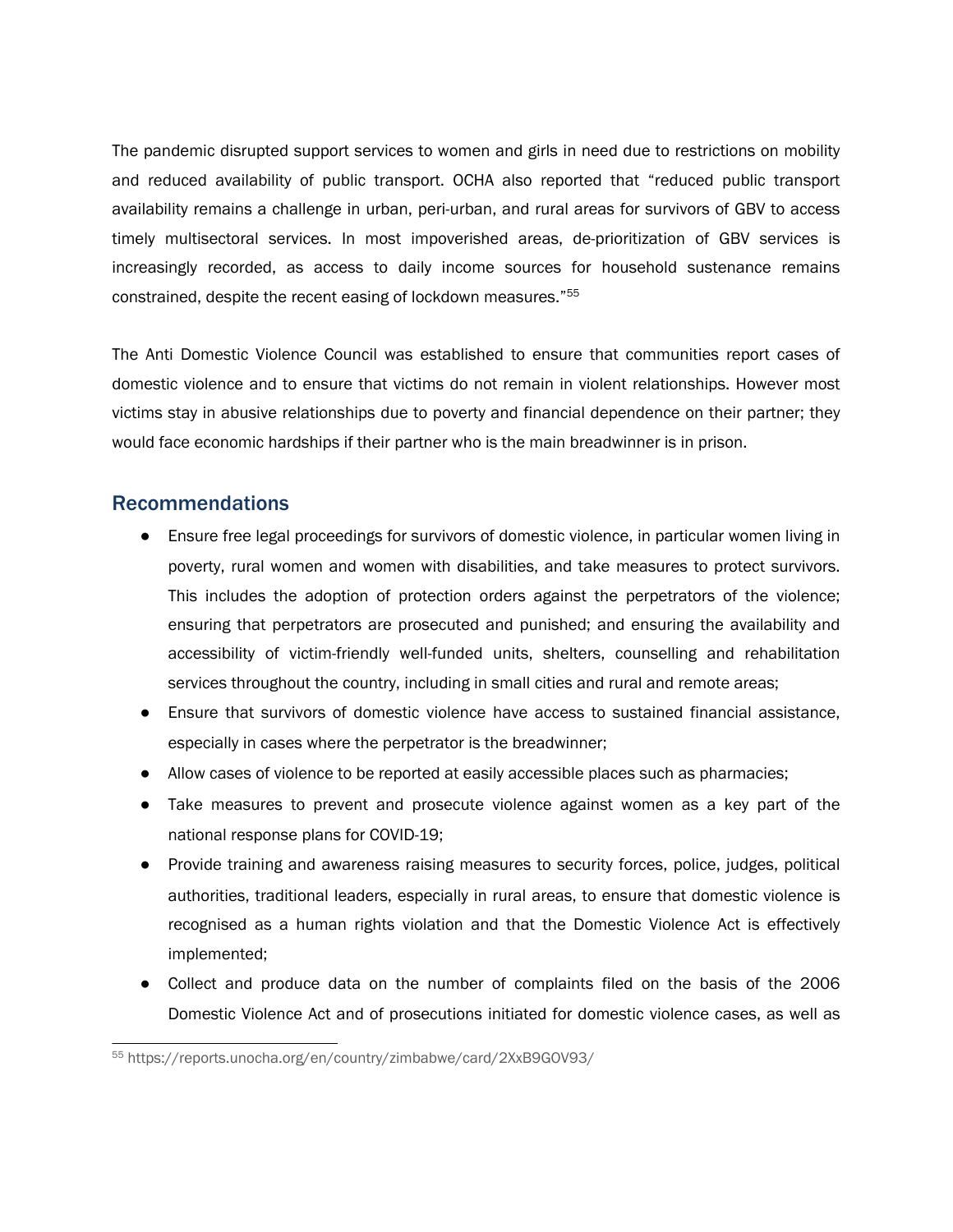<span id="page-19-0"></span>updated statistics on the extent of domestic violence in the country; this information should be disaggregated by age, sex, nationality and relationship between survivor and perpetrator;

● Allocate adequate human, technical and financial resources and establish monitoring and assessment mechanisms for the implementation of the National Programme on Gender-Based violence prevention and response with the principles of inclusion and accessibility for all women.

# VII.Rural women'<sup>s</sup> participation in political and public life

The 2013 Constitution provides for temporary measures to increase women'<sup>s</sup> representation and participation of women in politics through <sup>a</sup> special electoral quota system applying to the National Assembly. <sup>56</sup> According to government data, in 2018 there were 31% of women in the Lower House and 43.7% of women in the Senate. However, women represented only 13.3% of the Local Government Councillors. 57

As also noted by the CEDAW Committee, "the constitutional gender quota for the National Assembly will expire in 2023 and that there are no sanctions for political parties found to be in non-compliance with gender parity targets in candidate lists for the Senate".<sup>58</sup> In addition, as noted by the Committee, constitutional provisions on gender equality are not implemented in the executive

[https://www.constituteproject.org/constitution/Zimbabwe\\_2013.pdf](https://www.constituteproject.org/constitution/Zimbabwe_2013.pdf)

<sup>&</sup>lt;sup>56</sup> The special measure reserves 60 seats for women to be elected through a system of Proportional Representation, based on the votes cast for political party candidates in the lower house (National Assembly). For the 60 elected Senate seats, women and men candidates are listed alternately, with every list headed by <sup>a</sup> woman candidate. Section 17 ('Gender balance') stipulates, *inter alia,* that women should constitute at least half the membership of all Commissions and other elective and appointed governmental bodies. Section 80 ('Rights of women') confers on women the right to equal opportunities in political, economic, cultural and social spheres.

<sup>57</sup> See table "Women'<sup>s</sup> representation in Politics 2018", in *Replies of Zimbabwe to the list of issues and questions in relation to its sixth periodic report to the CEDAW Committee*, CEDAW/C/ZWE/RQ/6, 15 January 2020, available at:

[https://tbinternet.ohchr.org/\\_layouts/15/treatybodyexternal/Download.aspx?symbolno=CEDAW%2fC%2fZWE](https://tbinternet.ohchr.org/_layouts/15/treatybodyexternal/Download.aspx?symbolno=CEDAW%2fC%2fZWE%2fRQ%2f6&Lang=en) [%2fRQ%2f6&Lang=en](https://tbinternet.ohchr.org/_layouts/15/treatybodyexternal/Download.aspx?symbolno=CEDAW%2fC%2fZWE%2fRQ%2f6&Lang=en).

<sup>&</sup>lt;sup>58</sup> CEDAW/C/ZWE/CO/6, paragraph 33. See also, "124. Composition of National Assembly: 1. The National Assembly consists of— (…) for the life of the first two Parliaments after the effective date, an additional sixty women members, six from each of the provinces into which Zimbabwe is divided, elected through <sup>a</sup> system of proportional representation based on the votes cast for candidates representing political parties in <sup>a</sup> general election for constituency members in the provinces."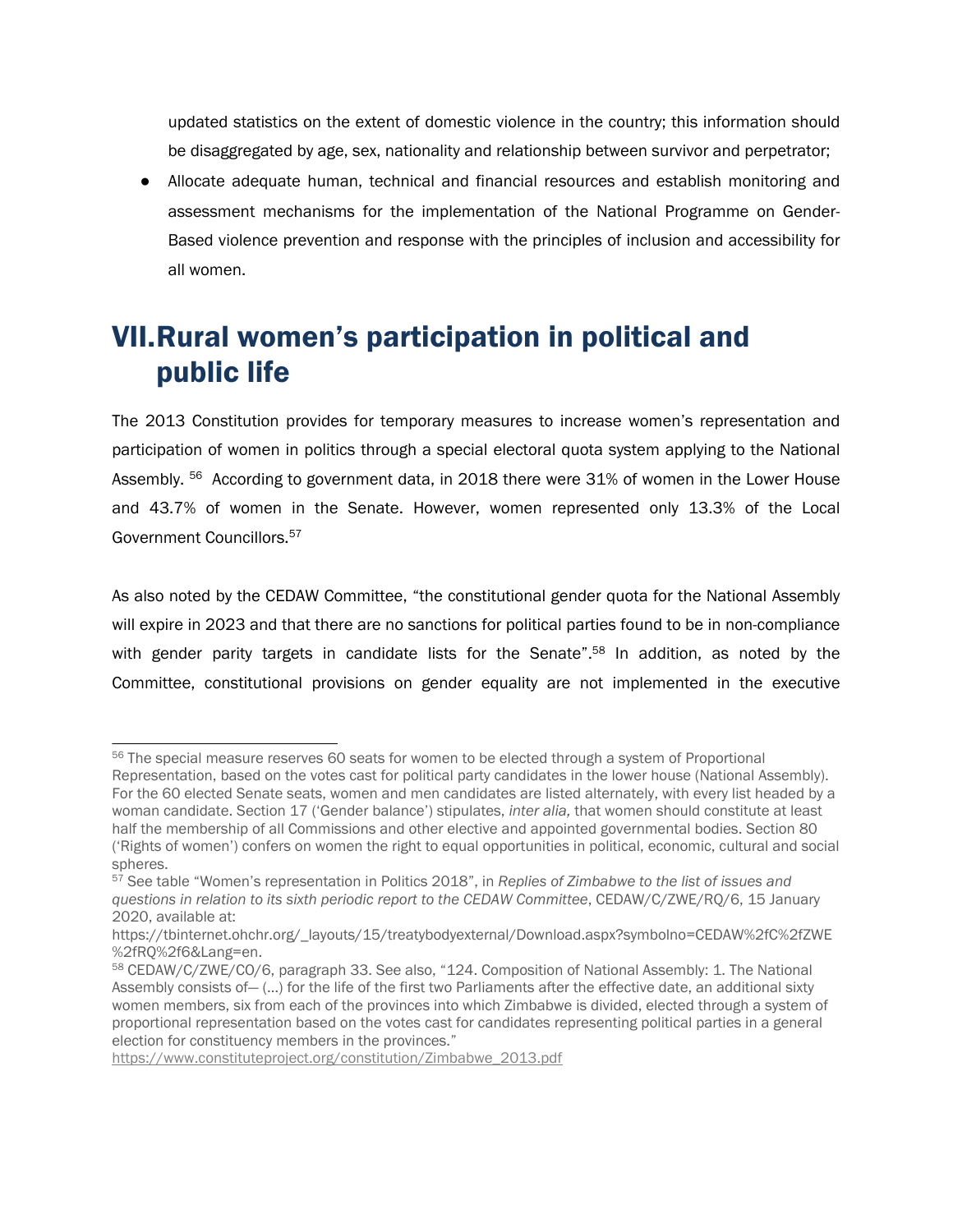branch as evidenced by the low number of women ministers.<sup>59</sup> Moreover, while the 2013 Constitution has made great strides in advancing the rights of women the legislation should be aligned with the Constitution through <sup>a</sup> specific gender equality law, as recommended by the CEDAW Committee."<sup>60</sup> The government indicated that this would be done but no specific time frame was set.

Zimbabwe implemented measures aimed at promoting gender equality through the adoption of the Revised National Gender Policy.<sup>61</sup> It does not have a national action plan for the implementation of UNSCR 1325.

Rural women are affected by multiple and intersecting forms of discrimination that contribute to their marginalization and hinder their participation in political, economic and public life: food insecurity, general poverty, gender income inequality and the devastating effects of climate change. Furthermore, there is <sup>a</sup> lack of adequate state measures to protect and ensure resilience in rural communities. Rural women have limited access to formal credit and loans that are made available by the Women'<sup>s</sup> Microfinance Bank because of the list of requirements which the majority of rural women cannot meet.

Most rural women lack access or have limited access to important information (e.g. timely information on electoral issues) as digitalisation and the effects of the technological revolution have excluded them from any potential benefits generated by these. This situation also reinforces the dominant position of men in social, economic and political life. The use of online platforms further marginalises rural women. They are always represented minimally on digital platforms (e.g. many do not have smartphones), and, as <sup>a</sup> result, they cannot make their voices heard.

<sup>59</sup> CEDAW/C/ZWE/CO/6, paragraph 33

<sup>&</sup>lt;sup>60</sup> In 2020, the CEDAW Committed noted "that the Constitution contains references to the principle of nondiscrimination and gender equality and <sup>a</sup> comprehensive bill of rights, including women'<sup>s</sup> rights. However, the Committee notes with concern the absence of <sup>a</sup> specific gender equality law enshrining the principle of equality of women and men and containing <sup>a</sup> definition and prohibition of all forms of discrimination against women, including direct and indirect discrimination in the public and private spheres, as well as intersecting forms of discrimination, in line with article 1 of the Convention" and recommended that Zimbabwe," in line with articles 1 and 2 of the Convention, adopt, without delay, <sup>a</sup> law on gender equality, covering all prohibited grounds of discrimination and encompassing direct and indirect discrimination in both the public and private spheres, as well as intersecting forms of discrimination against women." CEDAW/C/ZWE/CO/6, paragraph 11 and 22.

<sup>61</sup> New National Gender Policy is Launched, July 2017,

[https://www.zw.undp.org/content/zimbabwe/en/home/presscenter/articles/2017/07/06/milestone-as-new](https://www.zw.undp.org/content/zimbabwe/en/home/presscenter/articles/2017/07/06/milestone-as-new-national-gender-policy-is-launched0.html)[national-gender-policy-is-launched0.html](https://www.zw.undp.org/content/zimbabwe/en/home/presscenter/articles/2017/07/06/milestone-as-new-national-gender-policy-is-launched0.html)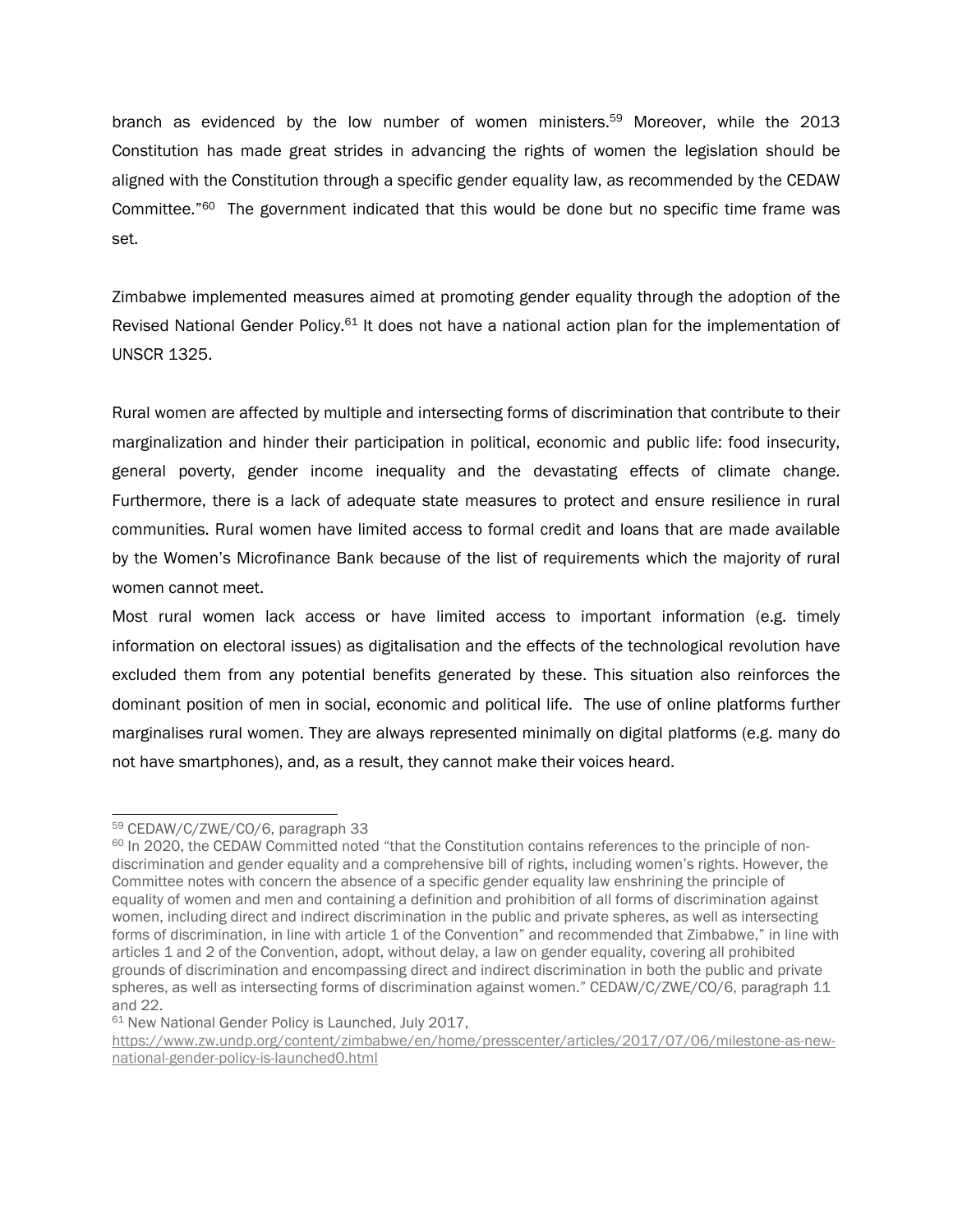<span id="page-21-0"></span>Despite the fact that women'<sup>s</sup> labour is essential for food security and thus, for the survival of their communities, patriarchal norms and gender inequality have put women in an unequal economic, educational and political position.

According to FAO, approximately 61% of farmers in Zimbabwe are women.<sup>62</sup> Rural women work 16 to 18 hours <sup>a</sup> day, spending 49% of their time on agricultural activities and 25% on domestic activities. Searching for clean water sources also takes much of their time, but their essential work is unrecognised and unpaid. Men work predominantly with land preparation, ploughing and pest control while women are primarily engaged in watering, planting, fertilizing, weeding, harvesting and marketing. Furthermore, although women are overrepresented in agricultural production, harmful cultural practices and norms impede their access to land ownership and inheritance. Women and girls also carry out the majority of firewood gathering and almost all the water fetching, food processing, preparation, cooking and domestic work.<sup>63</sup> This time and labour-consuming genderbased division of work prevents rural women from accessing decision-making spaces as men and other women from the cities.

#### Recommendations

- Conduct an assessment of the scope, characteristics and circumstances of women's unpaid work within their households and communities in rural areas with the aim to take concrete steps to remove the barriers for rural women'<sup>s</sup> participation in social, economic and political life, inter alia through activities that promote equal division of unpaid work within homes and communities between women and men and investments in social infrastructure such as water utilities or day care centres for children;
- Introduce targeted activities in rural communities (e.g. election campaign funding, child-care support, training) to promote women'<sup>s</sup> greater participation in government and public administration in accordance with the constitutional gender equality provisions;

 $^{62}$  See FAO fact sheet, <http://www.fao.org/3/V9101e/v9101e01.htm>; see also "Table 2: Employment and decision making", in National gender profile of agriculture and rural livelihoods, Zimbabwe, page 6 <http://www.fao.org/3/i6997e/i6997e.pdf>

<sup>63</sup> *Fact Sheet: Zimbabwe – Women, agriculture and rural development, The role of women in agriculture,* FAO <https://www.fao.org> .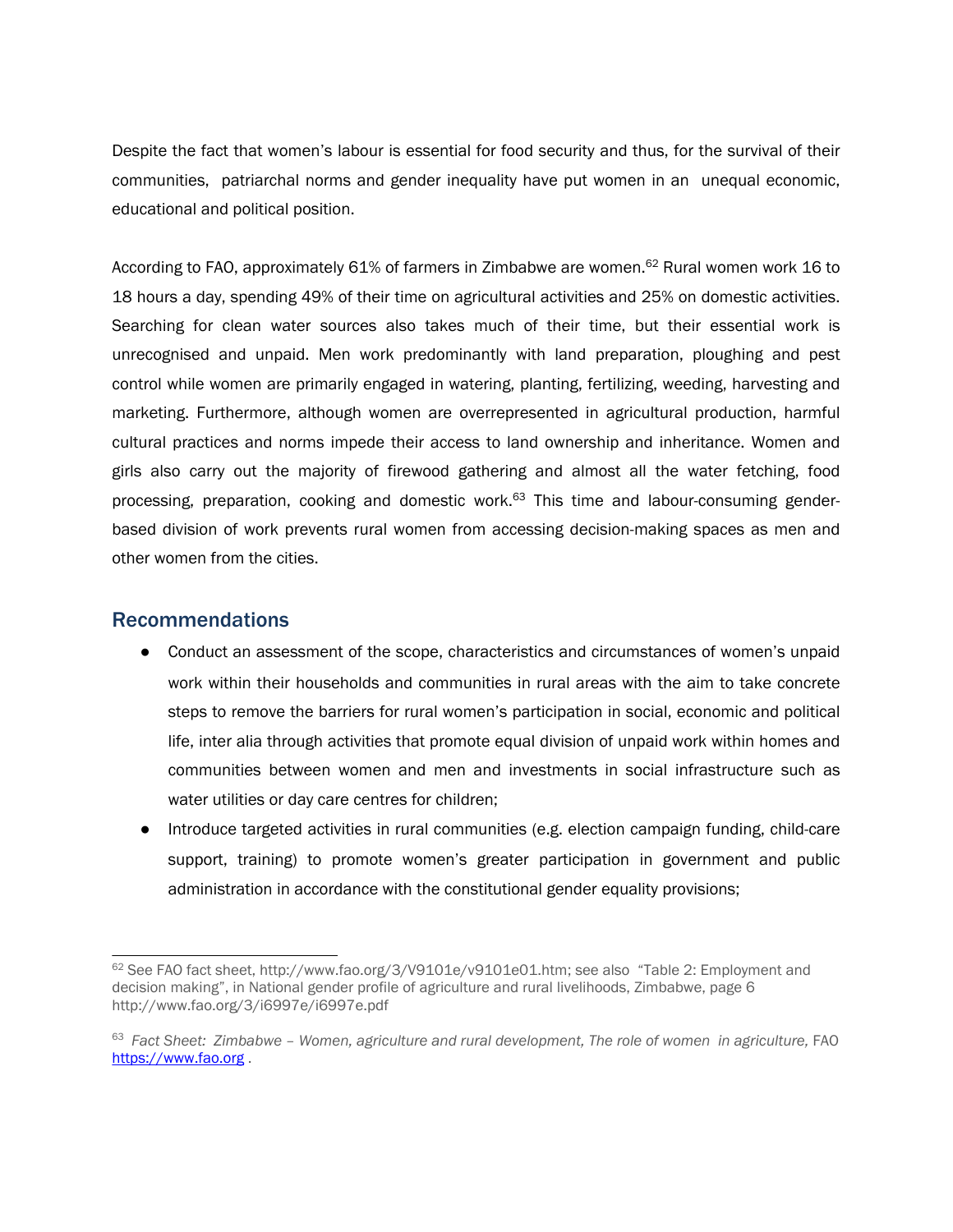- Ensure full implementation of the gender equality provisions in the Constitution. This includes implementing the CEDAW Committee recommendation that Zimbabwe adopt <sup>a</sup> comprehensive law on gender equality; 64
- Enforce the principle of gender equality in Section 17 of the Constitution in the appointment of government ministers and members of the boards of public and private companies. Implement the CEDAW Committee'<sup>s</sup> recommendations, including paragraph 34 (a) of CEDAW/C/ZWE/CO/6; 65
- **●** Craft <sup>a</sup> specific plan of action with time frames that details the alignment of laws with the gender-equality provisions in the Constitution and that clearly outlines <sup>a</sup> timeframe for the adoption of <sup>a</sup> gender-equality law;
- Adopt an integrated and gender-sensitive approach to environmental destruction and climate change paying specific attention to challenges faced by communities in rural areas, in particular rural women and girls, and ensure financing for long term, sustainable solutions;
- Strengthen and improve efforts towards economic empowerment of rural women, through inter alia, improving women'<sup>s</sup> access to existing projects and activities and ensuring their full enjoyment of right to land, including by implementing the CEDAW Committee'<sup>s</sup> recommendations in this regard; 66

<sup>66</sup> " In line with the Convention, its general recommendation No. 34 (2016) on the rights of rural women and target 5.a of the Sustainable Development Goals, the Committee recommends that the State party: (a) Expeditiously complete <sup>a</sup> comprehensive and independent land audit to ascertain land ownership patterns, expose inequalities in land redistribution and release land for redistribution to women, as well as improve the allocation of resources to the Land Commission to enable it to implement its mandate fully and expeditiously; (b) Facilitate access by women to their inherited land and penalize any action impeding or preventing them from enjoying their right to land, facilitate their access to adequate loans and financial credit, including through technical assistance, counselling and financial literacy training, and promote the establishment and scaling-up of small enterprises;

<sup>&</sup>lt;sup>64</sup> "In line with articles 1 and 2 of the Convention, adopt, without delay, a law on gender equality, covering all prohibited grounds of discrimination and encompassing direct and indirect discrimination in both the public and private spheres, as well as intersecting forms of discrimination against women." CEDAW/C/ZWE/CO/6, paragraphs 11 and 22.

<sup>&</sup>lt;sup>65</sup> "Ensure the applicability of the constitutional gender quota beyond the elections in 2023 and until substantive equality between women and men is achieved, make gender quotas for political parties' electoral lists mandatory and require the Zimbabwe Electoral Commission to impose sanctions, including monetary fines, in cases of non-compliance;" CEDAW/C/ZWE/CO/6, paragraph 34 (a).

<sup>(</sup>c) Strengthen efforts to promote the economic empowerment of rural women, ensuring that they have access to justice, education, employment, health, housing, safe water and sanitation, electricity and other infrastructure. "Expeditiously complete <sup>a</sup> comprehensive and independent land audit to ascertain land ownership patterns, expose inequalities in land redistribution and release land for redistribution to women, as well as improve the allocation of resources to the Land Commission to enable it to implement its mandate fully and expeditiously;" CEDAW/C/ZWE/CO/6, paragraph 44.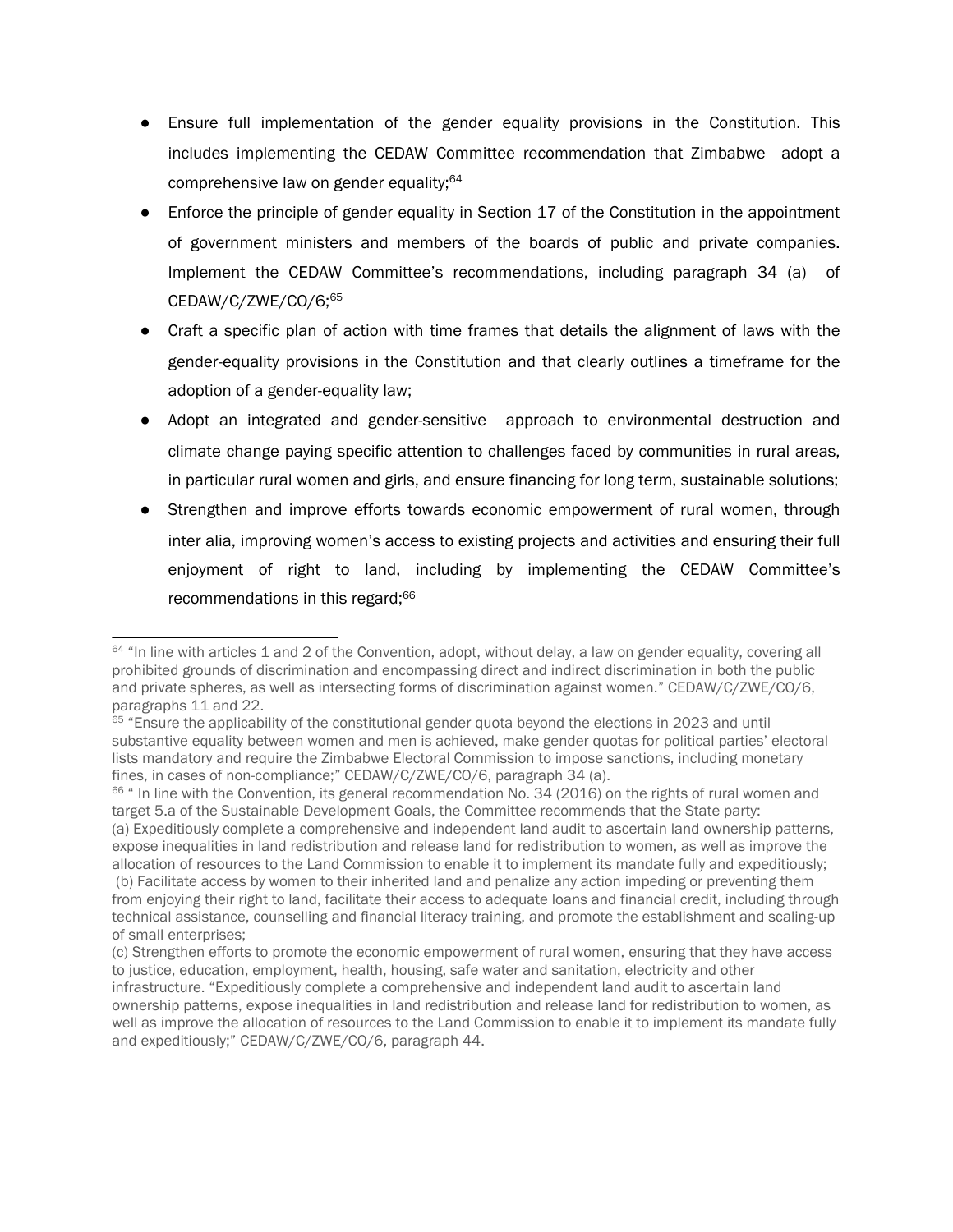- <span id="page-23-0"></span>● Improve the living conditions of the people in rural areas by ensuring access to sufficient safe and affordable water and sanitation, electricity and other infrastructure, education, health, and justice;
- Improve resource allocation to the national gender machinery to enable effective response to women's rights and implement the CEDAW Committee's recommendation in this regard;<sup>67</sup>
- Develop and adopt <sup>a</sup> national action plan to implement UNSCR1325 and related resolutions, allocate specific and maximum available resources to the monitoring and implementation of the plan.

## VIII. Challenges to right to housing, including homelessness

The general outlook of housing in the country is that people live in overcrowded homes. For example, Care International in Harare reported that "Households in Masvingo, Norton and Epworth live in crowded houses with sharing of <sup>a</sup> house by at least 2 households being common. It was noted that this was making social distancing in these areas challenging."<sup>68</sup>

Most people cannot afford to buy land to build their homes with <sup>a</sup> formal land title due to poverty. The majority of those who are unemployed cannot afford to pay monthly rentals. Those working in the informal sector, many of whom are women, find very difficult to get housing because they cannot meet requirements (e.g. <sup>a</sup> bank statement, <sup>a</sup> proof of income, <sup>a</sup> substantial deposit) to get on <sup>a</sup> housing scheme. For example, many of them do not even have <sup>a</sup> bank account.

In 2013, it was reported that "according to the Ministry of National Housing and Special Amenities, there are approximately 1.2 million people on the government'<sup>s</sup> national housing waiting list, although the exact figure is not known because most local authorities do not collect the necessary

<sup>&</sup>lt;sup>67</sup> "Provide the Zimbabwe Gender Commission and the Ministry of Women Affairs, Community, Small and Medium Enterprises Development with adequate human, technical and financial resources to enable them to carry out their mandates effectively, integrate those mandates into the national macroeconomic framework and sectoral plans and ensure that all components of the national machinery for the advancement of women work in <sup>a</sup> coordinated and targeted manner, strengthening their cooperation, including with the national human rights institution;" CEDAW/C/ZWE/CO/6, paragraph 20(b).

<sup>68</sup> *CARE Zimbabwe Rapid Gender Analysis for COVID-19,* [http://www.careevaluations.org/evaluation/care](http://www.careevaluations.org/evaluation/care-zimbabwe-rapid-gender-analysis-for-covid-19/)[zimbabwe-rapid-gender-analysis-for-covid-19/](http://www.careevaluations.org/evaluation/care-zimbabwe-rapid-gender-analysis-for-covid-19/)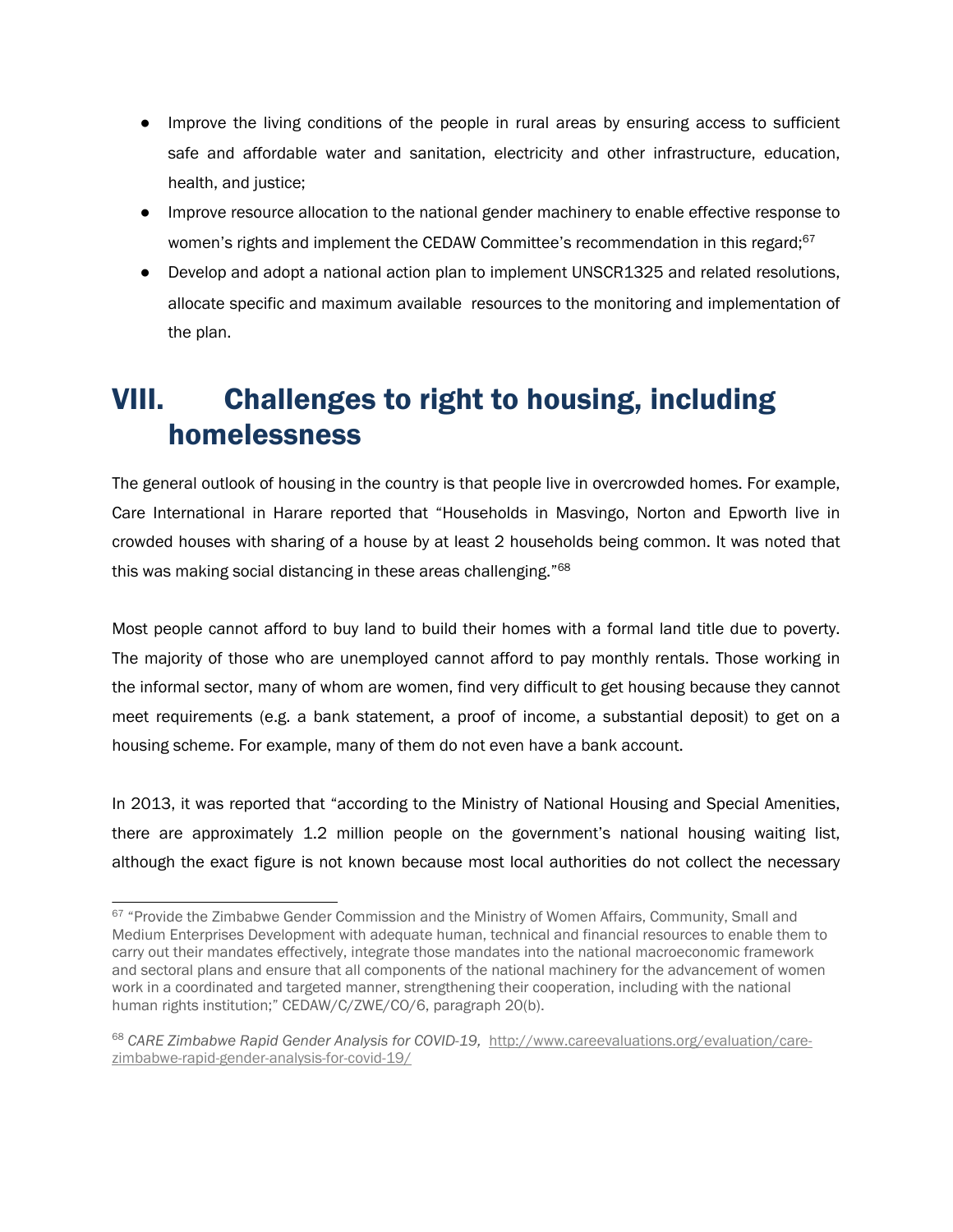#### <span id="page-24-0"></span>data."<sup>69</sup>

While many legal housing cooperatives, which are approved and registered by city councils, do buy land in order to help locals to build homes, some land barons, who are very powerful business people selling land, have set up illegal housing associations and sell land they do not own to unsuspecting residents, thus, taking advantage of desperate people who want to build houses. As <sup>a</sup> result, Harare City Council has taken legal action to deal with the malpractice, targeting more than 20 housing cooperatives it says are operating illegally. But instead of punishing those earning money from those illegal housing associations, the measures have affected hundreds of families and home owners who have spent more than ten years investing in their homes. In 2017, it was reported that "in recent years, the government has destroyed illegally built informal settlements in Harare and other urban areas, leaving hundreds of thousands homeless, even though many of them believed they legally possessed their plots, after paying so-called land barons who didn't actually own the property. City officials urge prospective buyers to check property records to ensure that land is available for purchase, but viewing and copying those records is costly."<sup>70</sup>

Furthermore, heavy rains left hundreds of Zimbabweans homeless after their homes built on wetlands flooded. In February 2021, it was reported that "authorities are refusing to help saying those left homeless are squatters who illegally built on the wetlands." <sup>71</sup>

#### Recommendations

- Invest in the provision of affordable and decent housing and accommodation and prioritize people with disabilities and their families in housing delivery schemes;
- Develop housing schemes that facilitate women in the informal sector;
- Put in place policies that protect people from bogus housing cooperatives before structures are erected to avoid demolitions. These include measures to allow easy, accessible and free verification of property records;

<sup>69</sup> *Zimbabwe's urban housing crisis,* https://www.thenewhumanitarian.org/fr/node/253274 70 *After Building on Land They Thought They Owned, Zimbabweans Are Left Homeless,* Global Press Journal, <https://globalpressjournal.com/africa/zimbabwe/building-land-thought-owned-zimbabweans-left-homeless/> <sup>71</sup> *Hundreds homeless Zimbabwe wetlands following incessant rains,* February 02 2021. [https://nehandatv.com/2021/02/03/hundreds-homeless-in-zimbabwe-wetlands-following-incessant-rains](https://nehandatv.com/2021/02/03/hundreds-homeless-in-zimbabwe-wetlands-following-incessant-rains-watch/)[watch/](https://nehandatv.com/2021/02/03/hundreds-homeless-in-zimbabwe-wetlands-following-incessant-rains-watch/)